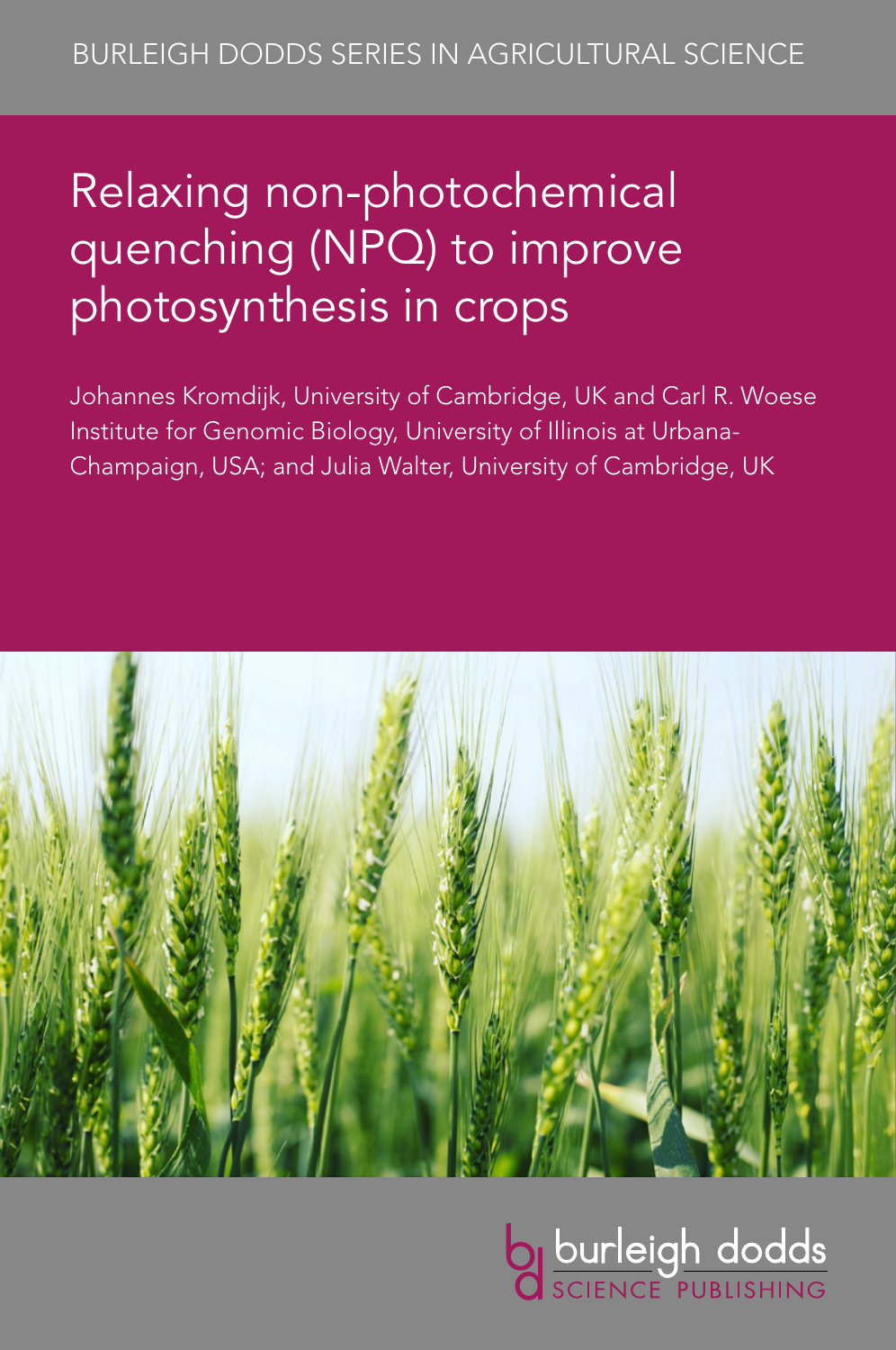# **Relaxing non-photochemical quenching (NPQ) to improve photosynthesis in crops**

*Johannes Kromdijk, University of Cambridge, UK and Carl R. Woese Institute for Genomic Biology, University of Illinois at Urbana-Champaign, USA; and Julia Walter, University of Cambridge, UK*

- <span id="page-1-1"></span>1 [Introduction](#page-1-0)
- <span id="page-1-2"></span>2 [Light harvesting and photochemistry](#page-2-0)
- <span id="page-1-3"></span>3 [Non-photochemical quenching: dynamic regulation of light-harvesting](#page-6-0)  [efficiency in the PSII antennae](#page-6-0)
- <span id="page-1-4"></span>4 [Assessing non-photochemical quenching via fluorescence](#page-7-0)  [measurements](#page-7-0)
- <span id="page-1-5"></span>5 [PsbS and zeaxanthin: important factors controlling non-photochemical](#page-8-0)  [quenching formation and relaxation in higher plants](#page-8-0)
- <span id="page-1-6"></span>6 [Manipulating non-photochemical quenching to improve photosynthetic](#page-11-0)  [efficiency](#page-11-0)
- <span id="page-1-7"></span>7 [Conclusion](#page-14-0)
- <span id="page-1-8"></span>8 [Where to look for further information](#page-15-0)
- <span id="page-1-9"></span>9 [Acknowledgements](#page-15-1)
- <span id="page-1-10"></span>10 [References](#page-15-2)

# <span id="page-1-0"></span>**[1 Introduction](#page-1-1)**

The conversion of energy from the sun into biochemical energy by plants and other photosynthetically competent organisms drives and sustains life on the earth. While the ability to perform photosynthesis provides autotrophic growth, it can be a double-edged sword. Even for non-photosynthetic organisms, exposure to sunlight can be treacherous, as anyone who has spent a little too much time in the sun will know (the global market for after-sun products currently amounts to ~US\$2 billion – [Statista, 2021\)](#page-18-0). However, in photosynthetic organisms, the light-harvesting antennae, which are used to collect and concentrate the radiant energy for photochemistry, aggravate the risk of overexposure, precisely because of their function.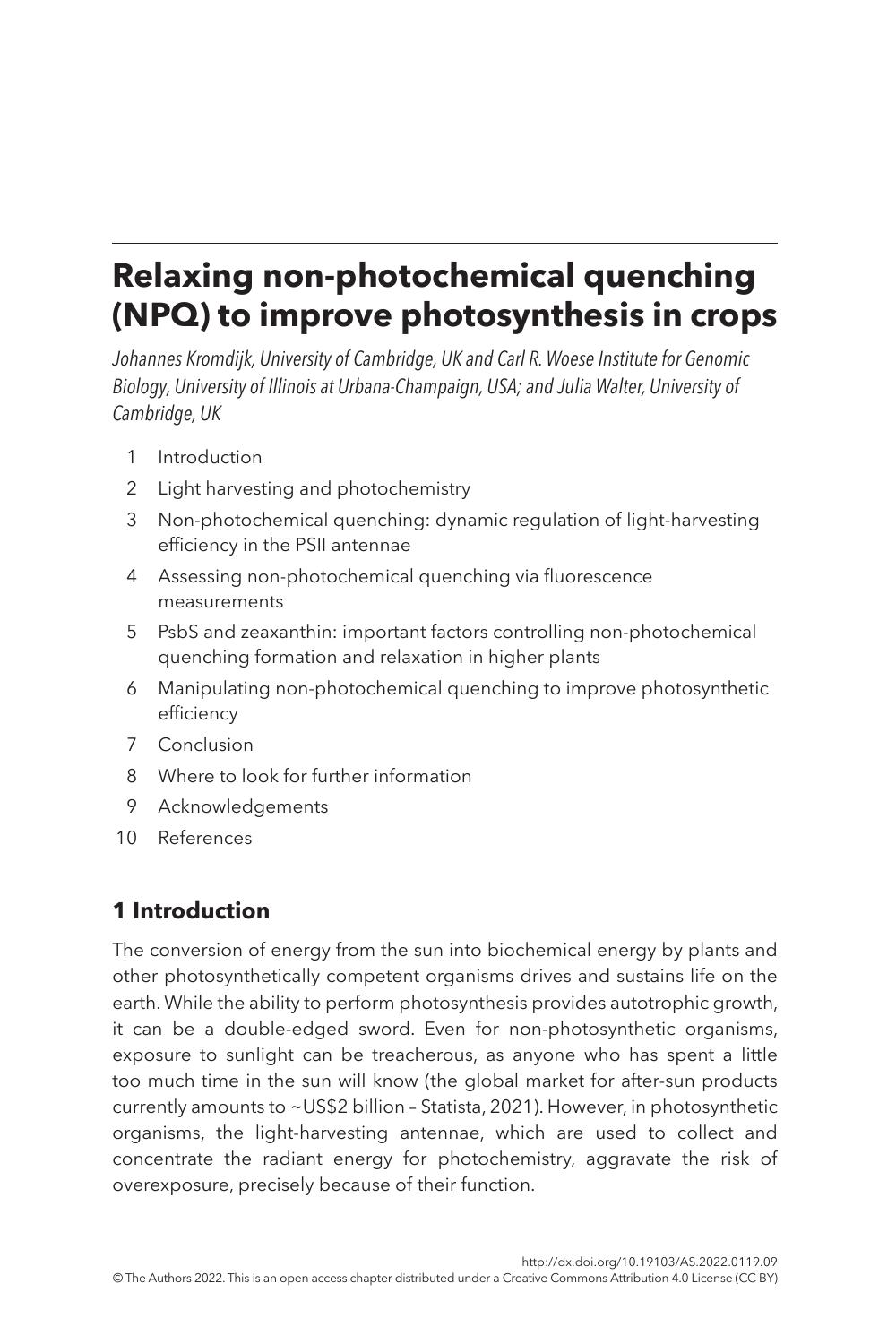While low-intensity energy fluxes can be processed via photochemistry in a hazard-free manner, performing photosynthesis under high-intensity sunlight can be risky business. Given that plants depend on light to grow and survive, yet are liable to suffer damage to proteins, nucleic acids and membranes as a result of high light exposure, they have a clear need for high light avoidance strategies, as well as ways to deal with energy absorbed in excess. For example, light absorption can be reduced via paraheliotropic movements [\(Koller, 1990](#page-17-0)). These leaf movements position the leaf lamina in parallel to the solar beam, thereby reducing energy load. Alternatively, or in addition, some plants can modulate leaf reflectance, such as via trichome density on the leaf surface ([Ehleringer, 1984](#page-16-0)), which helps to adjust the fraction of incident irradiance that gets absorbed by the leaf. However, such avoidance strategies are typically too slow to respond to rapid fluctuations in light intensity and thus come with a significant penalty to photosynthetic CO<sub>2</sub> fixation, while still allowing overexposure upon sharp increases in light. This explains why more dynamic mitigation strategies to safely dissipate excessively absorbed light energy are universally found across plants and other photosynthetic organisms. The focus in this chapter will be on the protective energy dissipation strategies at the level of the thylakoid, the chloroplast internal membrane system, which contains the proteins and pigments for light harvesting and photochemistry. At this level, non-photochemical quenching (NPQ) processes in the antennae of photosystem II can dynamically adjust light-harvesting efficiency in response to the relative excess of intercepted irradiance, thereby offering tailored photoprotection to the photochemical machinery downstream. In the following paragraphs, the mechanism of photoprotection via NPQ as well as the opportunities to improve photosynthetic efficiency and crop yield via adjustment of NPQ will be laid out.

## <span id="page-2-0"></span>**[2 Light harvesting and photochemistry](#page-1-2)**

In higher plants, the photosynthetic light-dependent reactions are organised into two photosystems, which harvest light energy to drive redox chemistry in their reaction centres. The light-absorbing cross-section of these photosystems is greatly enlarged by pigment-binding antenna proteins surrounding the core. These antenna proteins are members of the light-harvesting complex superfamily (named a or b for photosystem I or II, respectively) and bind lightabsorbing pigments in configurations that allow absorbed energy to efficiently flow from the site of absorption to the reaction centre in the core of each photosystem ([Fig. 1](#page-3-0)).

In the reaction centres, a special pair of chlorophylls forms an energy trap to concentrate the energy flux from the surrounding antennae. This energy is used to start electron transfer. Photosystem II (PSII) forms a homodimeric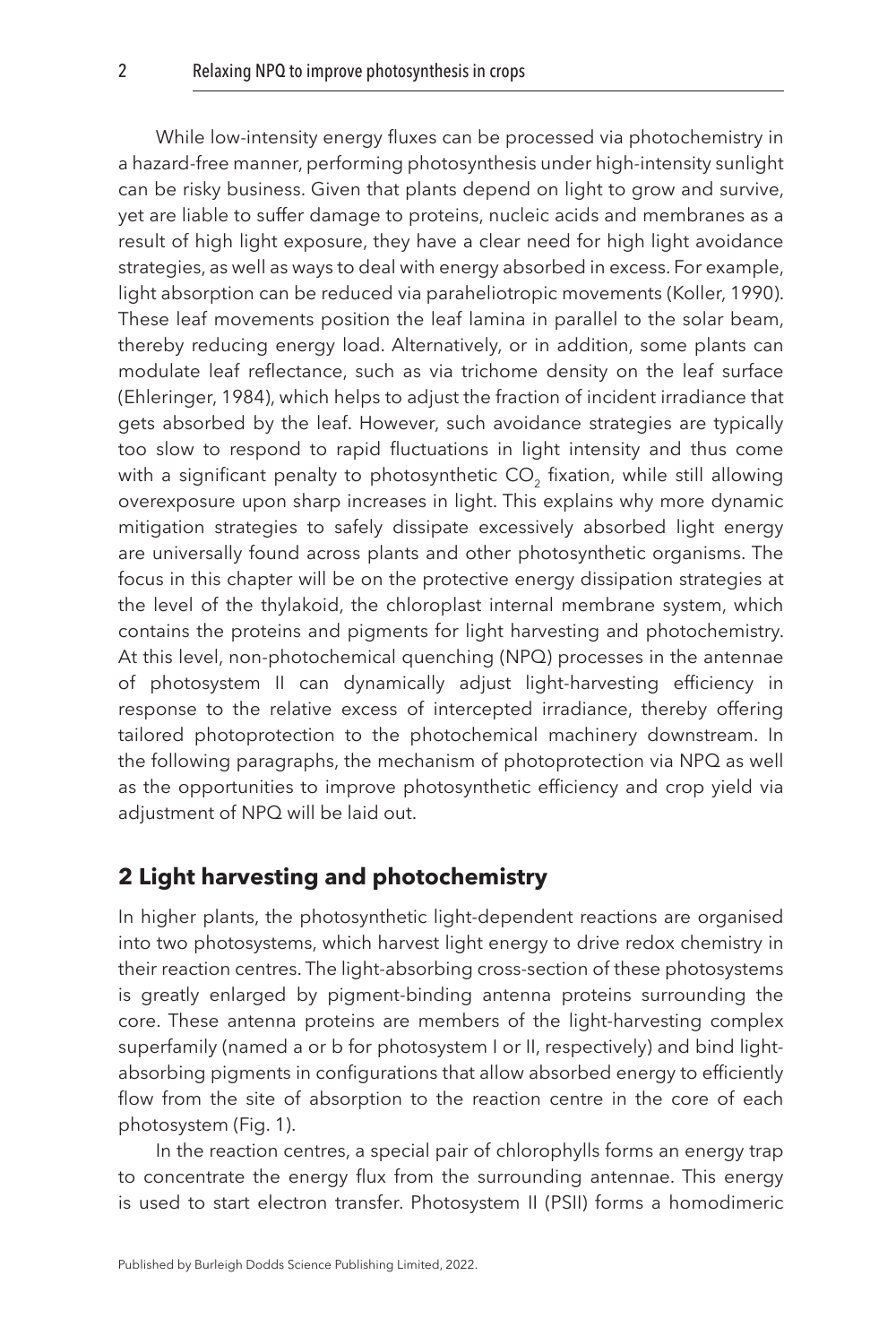<span id="page-3-0"></span>

**Figure 1** Pigment–protein supercomplexes PSII-LHCII and PSI-LHCI in photosynthetic thylakoid membranes of higher plants (top view). Trimeric light-harvesting complexes (LHC) are strongly (S-LHCII), moderately (M-LHCII) and loosely (L-LHCII) connected to the PSII reaction centre via the monomeric LHCII proteins CP29/CP24 and CP26 and the core proteins CP43 and CP47. Absorbed light energy is channelled from the periphery towards the PSII reaction centre, which is composed of the D1 and D2 proteins. The PSI-LHCI supercomplex contains the reaction centre proteins PsaA and PsaB, which are linked to two heterodimers, consisting of the LhcA1/A4 and LhcA2/A3 proteins. PDB entries 7OUI (PSII-LHCII from *Arabidopsis thaliana*) and 7DKZ (PSI-LHCI from *Pisum sativum*) were downloaded into ChimeraX and protein residues were coloured by amino acid chains. Grey subunits indicate PSII/PSI proteins adjacent to the reaction centres and core proteins.

complex and, moving from the reaction centre proteins D1/D2 outwards, consists of the CP47 and CP43 core proteins, Lhcb4, Lhcb5 and Lhcb6 (CP29, CP26 and CP24) minor distal antennae, and the major distal antennae Lhcb1, Lhcb2 and Lhcb3 [\(Jansson, 1994\)](#page-17-1), which are involved in light harvesting. Whereas the core and minor antennae are present as monomers, the major antennae form homotrimers of Lhcb1 or heterotrimers of Lhcb1/2 and Lhcb1/3 [\(Jansson, 1999](#page-17-2)), which are classified as strongly (S), moderately (M) or loosely (L) bound, corresponding to specific binding positions around the PSII core. In contrast to PSII, photosystem I (PSI) in higher plants is formed by a monomeric core complex, which coordinates most chlorophyll and carotenoid pigments of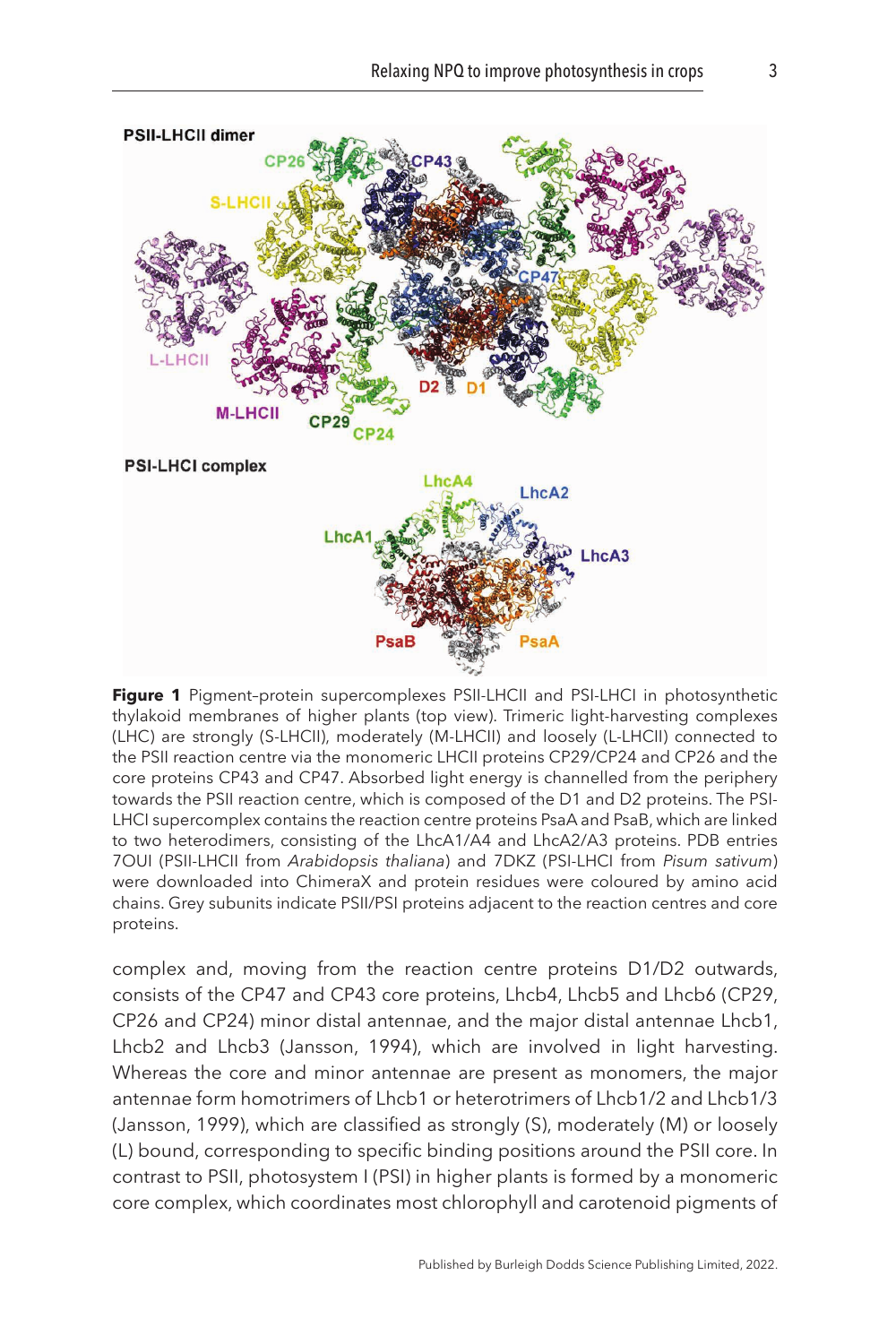<span id="page-4-0"></span>PSI. The absorption cross-section of PSI is further enhanced by four peripheral antenna pigment-protein complexes, Lhca1, Lhca2, Lhca3 and Lhca4, which are arranged in a half-moon shape of two heterodimers (Lhca1/4 and Lhca2/3) around the core [\(Qin et al., 2015](#page-18-1)). In addition, a mobile pool of LHCII trimers can flexibly (dis-)associate to either photosystem in a process called state transitions ([Allen, 2003](#page-15-3)), which helps to balance the excitation energy across both photosystems upon changing light conditions.

The chlorophyll and carotenoid pigments used in light harvesting absorb light in the spectral region of 400–700 nm, which is termed the Photosynthetically Active Radiation (PAR) part of the solar spectrum. PSII absorbs at slightly different wavelengths than PSI, with the latter having a broader range of absorption into the far-red region. Absorption of the reaction centre pigments peak at approximately 680 nm (P680) and 700 nm (P700) for PSII and PSI, respectively. Whole-chain electron transport can be neatly summarised using the Z-scheme (Fig. 2, reviewed by Govindjee et al., [2017](#page-16-1))

Electron transfer is initiated by charge separation in P680 and reduction of the first electron acceptor pheophytin. This very unstable Pheo− intermediate rapidly passes on the electron to the first stable electron acceptor plastoquinone (PQ) bound to the  $Q_{\text{A}}$  site in D2, leaving oxidised P680<sup>+</sup>. P680<sup>+</sup> in the PSII reaction centre is reduced back to P680 via tyrosine 161 (Y<sub>z</sub>) in D1 by electrons liberated from water-splitting by the manganese cluster in the oxygen-evolving complex (OEC). For every four oxidation events, the OEC generates molecular oxygen (O<sub>2</sub>) and four protons (H<sup>+</sup>) from two water (H<sub>2</sub>O) molecules in the thylakoid lumen. Electrons accepted by  $PQ_{\alpha}$  are then passed on from  $Q_{\alpha}$  to the



Figure 2 Linear electron transfer according to the Z-scheme. Black arrows indicate electron flow with electron carriers plotted according to their mid-point potential (E<sub>m</sub>) at pH 7; green arrows indicate charge separation in PSII (P680) and PSI (P700) reaction centres and yellow arrows (hv) represent excitation energy. LHC, lightharvesting complex; OEC, oxygen-evolving complex; Yz, tyrosine 161; P680, PSII special chlorophyll pair; Ph, pheophytin;  $Q_{\alpha}$ , quinone A;  $Q_{B}$ , quinone B; PQ, plastoquinone/quinol; Cytb<sub>6</sub>,f, cytochrome b<sub>6</sub>,f complex; PC, plastocyanin; P700, PSI special chlorophyll pair; A<sub>0</sub>, chlorophyll a; A<sub>1</sub>, phylloquinone; F<sub>x/A/B</sub>, iron-sulphur (Fe<sub>4</sub>S<sub>4</sub>) clusters; Fd, ferredoxin; FNR, ferredoxin-NADP<sup>+</sup> reductase; NADP<sup>+</sup>, nicotinamide adenine dinucleotide phosphate.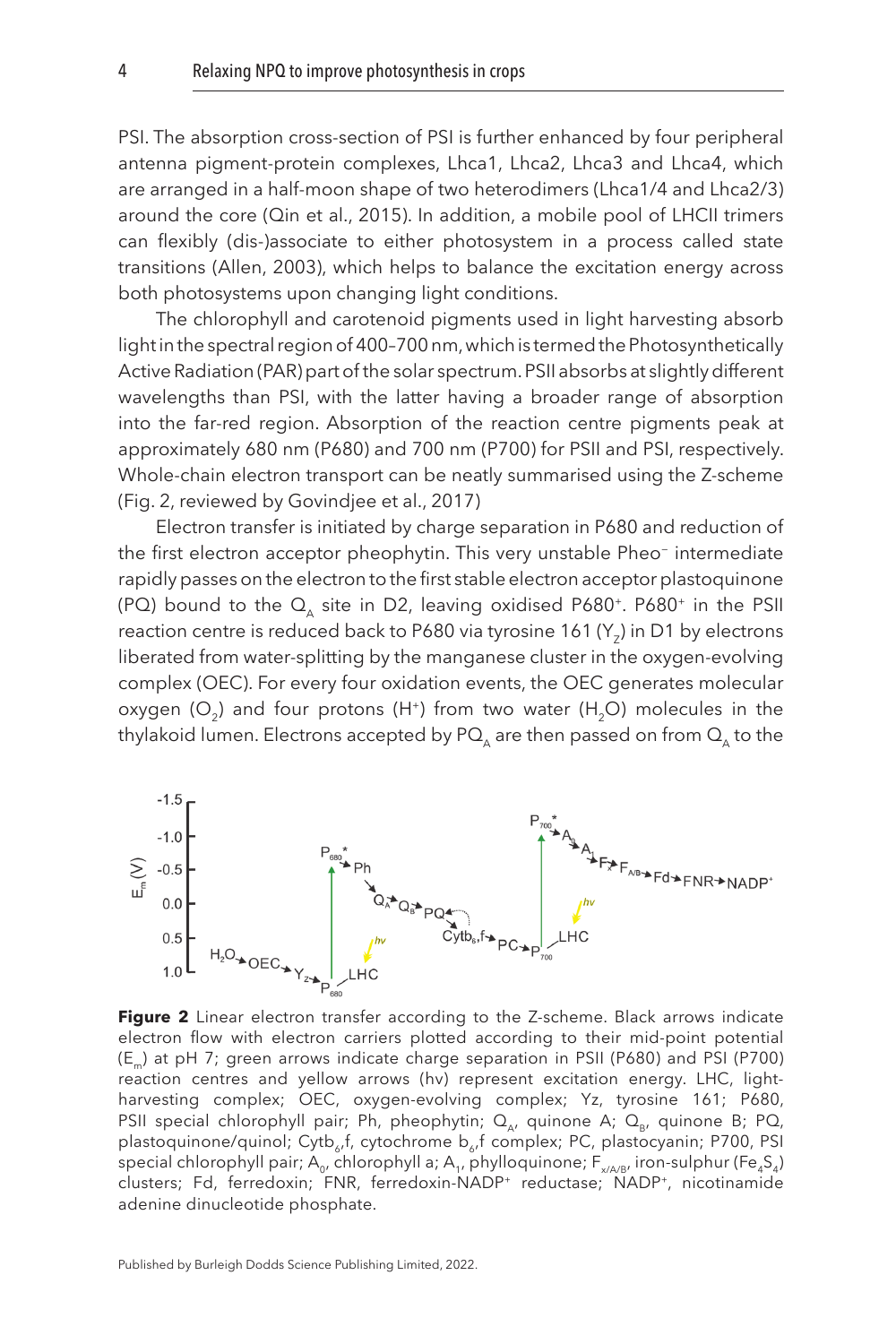quinone bound to  $Q<sub>a</sub>$  on D1, which upon acceptance of two electrons recruits two protons from the stroma to form the mobile electron carrier plastoquinol (PQH<sub>2</sub>). PQH<sub>2</sub> undocks from  $Q_{p}$ , gets replaced by PQ from the inner-membrane pool, and diffuses to the lumen side of the thylakoid to become oxidised at the cytochrome  $b_{\lambda}$ , f complex. Here, the path of electron transfer bifurcates. Electrons are either donated to the Rieske iron–sulphur (Fe–S) complex, leading to linear electron flow towards cytochrome f and plastocyanin, or passed on to cytochromes bc<sub>1</sub>, inducing the Q-cycle around cytochrome b $_{\rm 6,f}$  In this cyclic route, electrons are transferred back to the PQ pool via several cytochromes, which leads to the reduction of PQ to PQH<sub>2</sub> at the stromal side of the membrane. The resulting PQH<sub>2</sub> then diffuses back through the membrane to the *p*-side (electrochemically positive side; [Baniulis et al., 2013\)](#page-15-4) of cytochrome  $b_{\mu}$ f at the lumenal side of the membrane. In summary, this PQ/PQH<sub>2</sub> shuttle displaces two protons for every two electrons from the stromal to the lumenal side of the thylakoid membrane for each turn. In the other (linear) pathway, electron flow from PQH<sub>2</sub> to the Rieske Fe-S protein and cytochrome f reduces a second mobile electron carrier, plastocyanin, which carries electrons through the lumen to reduce P700<sup>+</sup> to P700 in PSI, following charge separation in the P700 reaction centre. Charge separation in PSI generates electron flow from P700 via phylloquinone to a series of three Fe-S clusters:  $F_{y}$ ,  $F_{\lambda}$  and  $F_{B}$ . Electrons from F<sub>B</sub> are accepted by ferredoxin, a stromal electron carrier which can donate electrons to reduce NADP<sup>+</sup> to NADPH via the ferredoxin-NADP<sup>+</sup>-reductase (FNR). Although useful for visualisation, it is important to remember that the Z-scheme shown in [Fig. 2](#page-4-0) does not accurately reflect the stoichiometry or localisation of the photosynthetic machinery. Photosystem II is predominantly found in the appressed regions of the thylakoid membranes in so-called grana stacks, whereas photosystem I is more prominent in the lumen-exposed margins.

The accumulation of protons in the lumen in conjunction with the electron transfer pathways, either liberated by water-splitting or displaced from the stroma to the lumen via the Q cycle, leads to the establishment of an electro-chemical proton gradient across the thylakoid membrane. This gradient drives the formation of adenosine triphosphate (ATP) via the activity of the chloroplastic  $F_1F_0$  ATP synthase [\(Hahn et al., 2018](#page-16-2)). The c $F_1F_0$  ATPase conducts protons from the thylakoid lumen to the stroma through two aqueous channels, each spanning half of the membrane [\(Hahn et al., 2018\)](#page-16-2). The resulting proton motive force drives rotation of the central stalk of the ATPase leading to ATP synthesis from adenosine diphosphate (ADP) and inorganic phosphate in the stroma-positioned catalytic  $F_1$ -head. Both NADPH and ATP are essential energy carriers which are used for downstream metabolic processes, such as the Calvin–Benson–Bassham cycle for photosynthetic carbon fixation.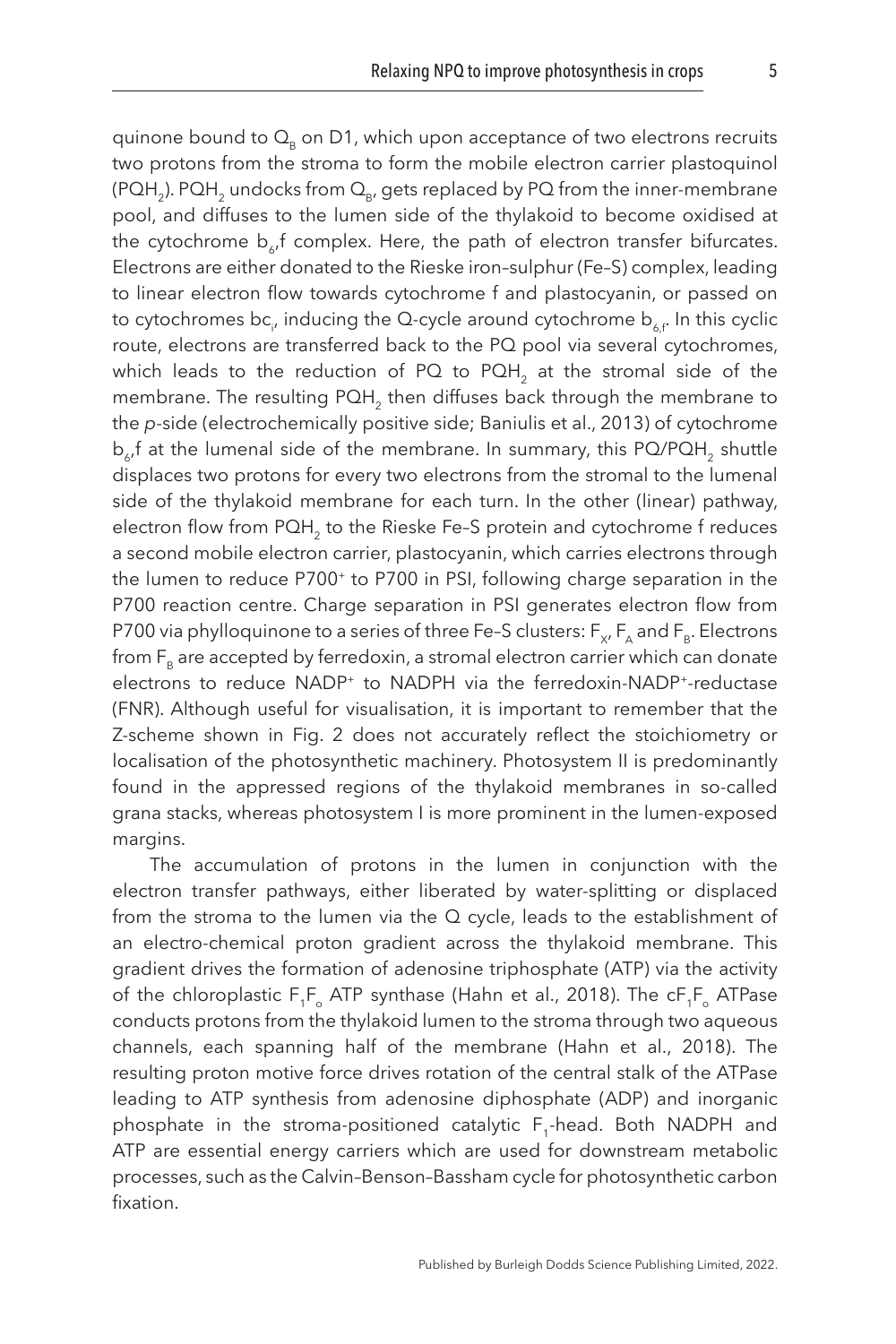#### <span id="page-6-0"></span>**[3 Non-photochemical quenching: dynamic regulation of](#page-1-3)  [light-harvesting efficiency in the PSII antennae](#page-1-3)**

Under high-intensity light, the electrons liberated from water-splitting can become too plentiful for downstream biochemistry to keep up. As a result, the components of the photosynthetic electron transport chain, that is the photosystems and mobile electron carriers that form the light-dependent reactions in photosynthesis, get more reduced. This enhances the probability of electron donation to alternative, potentially less favourable acceptors. A reduced electron transfer chain blocks efficient electron flow at the acceptor side of PSII, which increases the lifetime of singlet excited chlorophyll. This in turn enhances the probability of triplet chlorophyll formation via intersystem crossing. Energy transfer from triplet chlorophyll to molecular oxygen (which has a triplet ground state) produces singlet oxygen, a highly reactive molecule which can create damage to proteins, membranes and nucleic acids ([Khorobrykh et al., 2020\)](#page-17-3). In addition to this reactive oxygen species (ROS), an imbalance between the photosynthetic light reactions and utilisation of NADPH downstream also increases the chances of electron transfer to molecular oxygen at the acceptor side of PSI, leading to the formation of superoxide radical anions, another type of ROS. Superoxide damages DNA indirectly via the production of hydroxyl radicals, as well as Fe–S clusters via direct oxidation.

As explained above, the large antenna complexes surrounding each photosystem help to enhance light absorption per reaction centre and thereby improve light use efficiency of the nitrogen-costly photosynthetic machinery downstream. When light energy is absorbed in the light-harvesting antennae, the energy contained by the chlorophyll excited state can be quenched via photochemistry. In order to drive photochemistry, the absorbed energy needs to be transferred to the reaction centre, which can be done at very high efficiency via resonance energy transfer due to the proximity and orientation of neighbouring light-harvesting pigments in the light-harvesting complexes. However, when light energy is in excess, these large antennae instead enhance the risk of photoinhibition, defined as the light-induced decline of photosynthetic efficiency. For most plants, the availability of light is not constant but instead varies across orders of magnitude on timescales ranging from seconds to seasons. Hence, dynamic adjustment is crucial to leverage the trade-off between damage and efficiency. For this reason, NPQ processes are ubiquitous to photosynthetic eukaryotes [\(Müller et al., 2001](#page-17-4)), where they form part of an elaborate feedback de-excitation mechanism to dissipate excess energy harmlessly as heat. NPQ induction is triggered by the acidification of the thylakoid lumen, whose pH was estimated to stay between pH of 6.5 and 5.8 under most conditions [\(Kramer](#page-17-5)  [et al., 1999\)](#page-17-5). Accumulation of protons in the lumen, deriving from several steps of the light-dependent reactions, thus provides an early signal that harvested light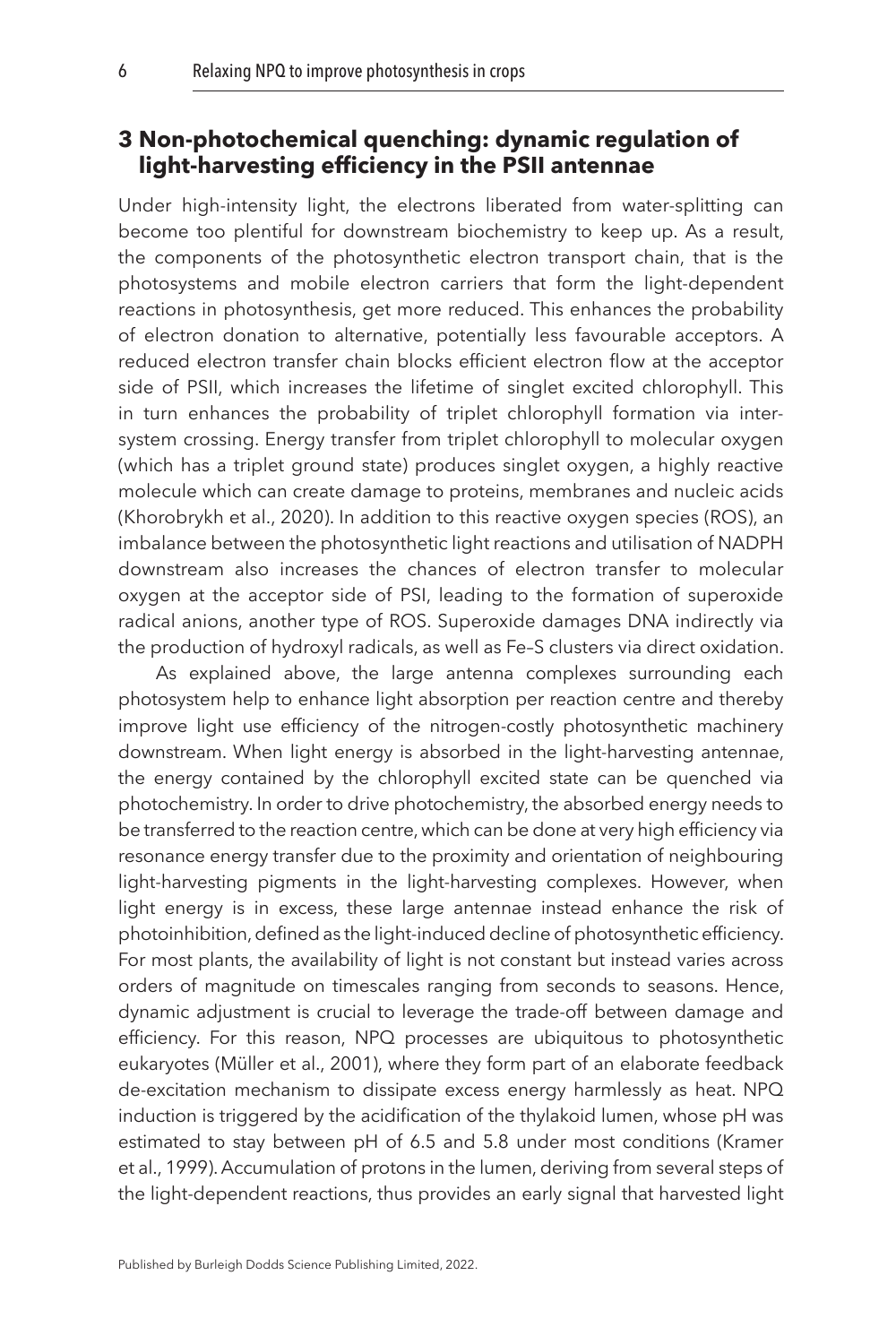energy is in excess. This stress signal is further amplified via slowing down of ATP synthesis to match demand, or via stimulation of cyclic electron flow around PSI, which occurs due to the decreased abundance of electron acceptors downstream of PSI (high NADPH/NADP<sup>+</sup> ratio). To alleviate photoinhibition of PSI, electrons from PSI are instead recycled back to the PQ pool via alternative pathways to reduce PQ to PQH<sub>2</sub>, aggravate lumen acidification and enhance NPQ. NPQ prevents over-reduction of the electron transport chain by funnelling energy away as heat, which in turn decreases the probability of ROS formation and concomitant damage. However, because NPQ competes with photochemistry, it can lead to a reduced light use efficiency of photochemistry, which is especially detrimental when light levels are non-saturating. To avoid this, NPQ is dynamically controlled in response to prevailing light levels. When light levels are low, dissipation of energy via NPQ is kept low and photochemistry can take place at high efficiency. On the other hand, when light levels are high enough, such that NADPH and ATP synthesis exceed the demands of the reactions downstream, NPQ is induced.

#### <span id="page-7-0"></span>**[4 Assessing non-photochemical quenching via](#page-1-4)  [fluorescence measurements](#page-1-4)**

While photochemical and non-photochemical quenching can de-excite chlorophyll, excited chlorophylls can also be quenched via the re-emission of a red-shifted photon, termed fluorescence. Although the fluorescence pathway is not meaningful for photoprotection, it offers a very useful, non-destructive mode to measure the energy transfer through the photochemical and nonphotochemical routes; namely, both pathways competitively reduce fluorescence yield. While fluorescence yield can be retrieved as an absolute emission intensity as a function of absorbed excitation intensity, a more commonly used technique is pulse amplitude modulated (PAM) fluorescence, whereby a weak modulated measuring pulse elicits modulated fluorescence emission. Since the amplitude of the measuring pulse remains constant, the amplitude of the fluorescence modulation provides a relative fluorescence yield proxy, which can be easily determined in the background of actinic light (reviewed in [Baker, 2008](#page-15-5)). A typical fluorescence quenching analysis is shown in [Fig. 3.](#page-8-1)

Using brief saturating flashes of actinic light, photochemical quenching can be temporarily overwhelmed, which allows resolving the PSII operating efficiency from the fluorescence yield during the flash ( $F_{m'}F_{m}$ ') and immediately prior to the flash ( $F_{o}$ , F'). Measurements of maximal fluorescence yield after full dark-adaptation and prior to illumination  $(F_m)$  can be used together with the maximal fluorescence yields during subsequent flashes ( $F_m'$ ) to determine NPQ at any point during a time series of fluorescence measurements. In this way, induction and relaxation kinetics of NPQ can be determined from the time series of NPQ in response to moving from darkness to actinic illumination or vice versa.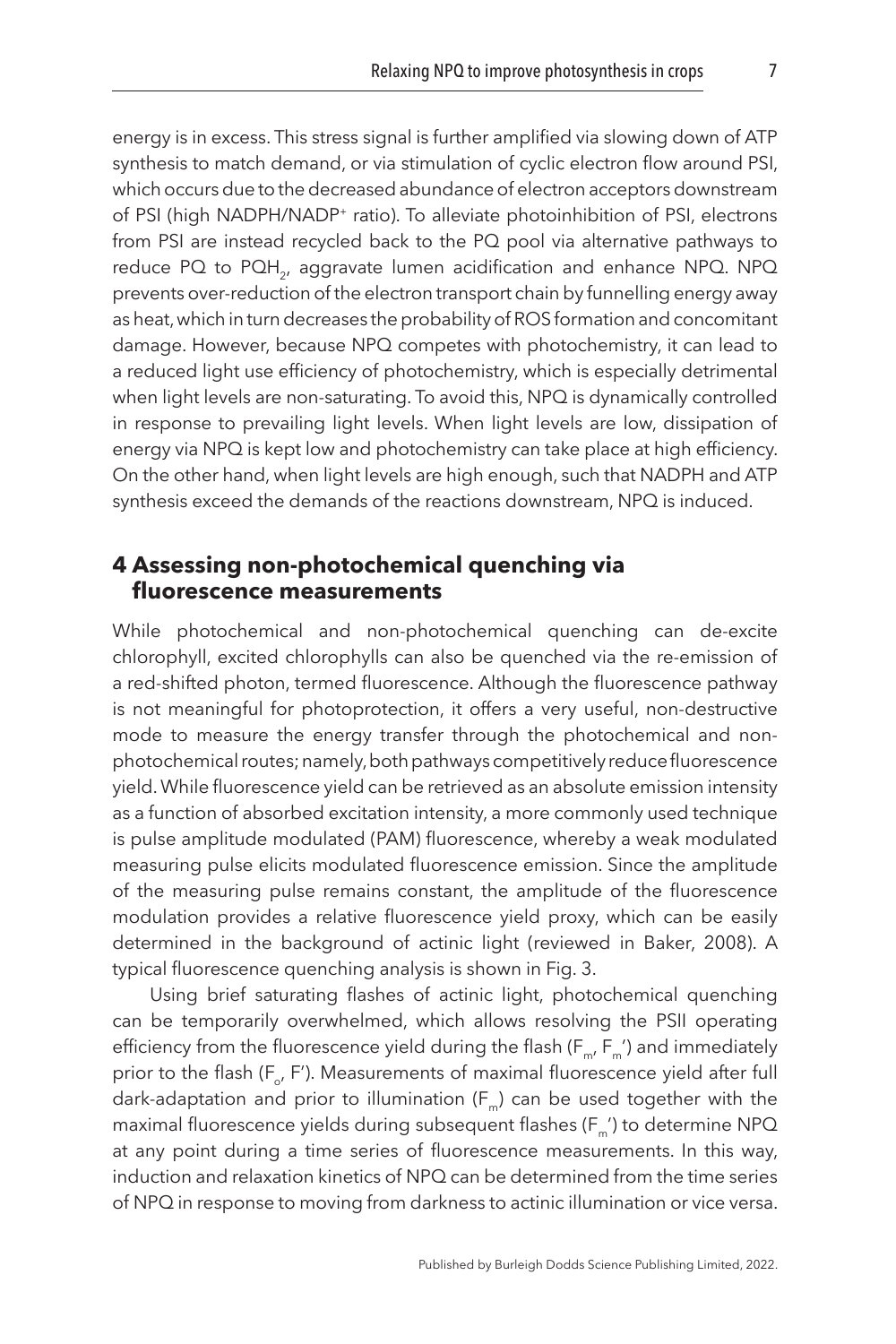<span id="page-8-1"></span>

**Figure 3** Typical PAM fluorescence experiment to estimate NPQ kinetics. (a) Fluorescence yield of minimal ( $F_{n}$ ) and maximal ( $F_{m}$ ) fluorescence after dark-adaptation are determined at the start of the protocol. Subsequently, actinic light is turned on at high intensity and saturating flashes are spaced out across the light period to measure F' and  $F_m'$  which are used to resolve induction kinetics. Finally, light is turned off again and recovery of maximal fluorescence yield over time is probed with saturating flashes to resolve relaxation kinetics. (b) Time series of PSII operating efficiency ( $\Phi_{PSII}$ ) corresponding to fluorescence trace in panel A. (c) Time series of NPQ corresponding to fluorescence trace in panel A.

#### <span id="page-8-0"></span>**[5 PsbS and zeaxanthin: important factors controlling](#page-1-5)  [non-photochemical quenching formation and](#page-1-5)  [relaxation in higher plants](#page-1-5)**

The identification of major molecular factors for NPQ induction has greatly benefited from the power of forward genetics. Using a fluorescence imaging screen on a population of mutagenised *A. thaliana* plants, [Li et al. \(2000\)](#page-17-6)  discovered a mutant with severely reduced levels of NPQ upon high light exposure. The corresponding mutation in this *npq4* mutant was found to be a complete deletion of the photosystem II subunit S (PsbS) sequence. PsbS is a member of the light-harvesting complex superfamily and contains four transmembrane helices, rather than the common three helices found in the major and minor LHCII antennae [\(Kim et al., 2020](#page-17-7)). PsbS was initially hypothesised to be the quenching site in LHCII (see review in [Niyogi et al.,](#page-18-2)  [2005\)](#page-18-2). PsbS is found in PSII preparations as a 22 kDa protein ([Berthold et al.,](#page-16-3)  [1981\)](#page-16-3) and immunoprecipitates with the 33 and 23 kDa subunits of the OEC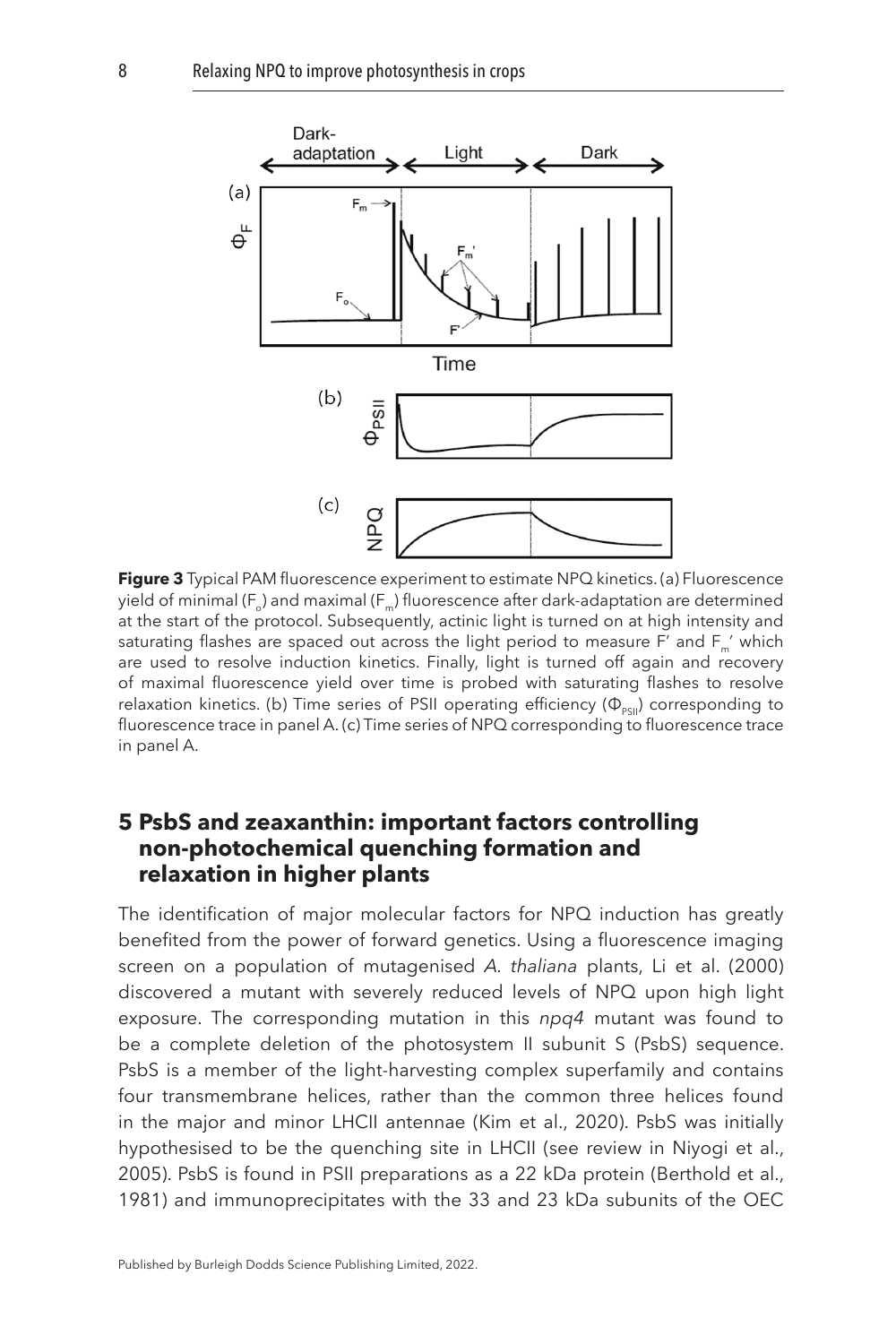([Ljungberg et al., 1984\)](#page-17-8), but also with several LHC proteins [\(Bergantino](#page-15-6) [et al., 2003\)](#page-15-6). This suggests that it associates both with the core and periphery of PSII, perhaps as a function of the prevailing conditions. If PsbS was the quenching site one would have expected to find a strong interaction with chlorophyll and carotenoid pigments. However, although purified PsbS was reported to bind exogenous zeaxanthin *in vitro* [\(Aspinall-O'Dea et al., 2002](#page-15-7)), the protein was stable in the absence of chlorophyll [\(Funk et al., 1995](#page-16-4)) and no clear evidence for chlorophyll-binding by PsbS could be found (reviewed in [Niyogi et al., 2005](#page-18-2)). Instead, results indicated that the role of PsbS might be to sense the acidification of the lumen (ΔpH) in response to excess light and relay this signal to induce quenching in LHCII. In this context, protonation of two lumen-exposed glutamate-residues seems to be important for NPQ induction, as shown by site-directed mutational analysis [\(Li et al., 2002a](#page-17-9)). In addition, the effect of PsbS on NPQ induction could be restored in the *psbs* deficient *npq4* mutant, using the ΔpH enhancer diaminodurene ([Johnson and](#page-17-10) [Ruban, 2011\)](#page-17-10). It is further proposed that upon sensing a decrease in lumen pH PsbS might interact with the LHCII components and initiate the dissociation of certain major antennae from the PSII core. Thus, the structural organisation of PSII-LHCII supercomplexes might be rearranged and the qE-dependent NPQ site activated in detached LHCII trimers ([Miloslavina et al., 2011;](#page-17-11) [Jahns and](#page-16-5) [Holzwarth, 2012](#page-16-5); [Correa-Galvis et al., 2016\)](#page-16-6).

Whereas PsbS seems to signal a decrease in lumen pH to induce NPQ, the reversible xanthophyll cycle also strongly affects NPQ. When the lumen acidifies, enhanced activity of violaxanthin de-epoxidase (VDE) drives the formation of de-epoxidated xanthophylls antheraxanthin and zeaxanthin ([Yamamoto and Kamite, 1972\)](#page-18-3). The process is reversed under darkness or low light via the action of zeaxanthin epoxidase (ZEP), which is expressed in the stroma. Early seminal work had already established an important role for the xanthophyll cycle ([Demmig-Adams and Adams, 1996](#page-16-7)) and zeaxanthin especially [\(Demmig-Adams, 1990](#page-16-8)) in photoprotection of photosynthesis. Thus, it came as no surprise that fluorescence imaging screening for mutants with altered levels of NPQ ([Niyogi et al., 1998](#page-18-4)) yielded several mutant alleles for violaxanthin de-epoxidase (*npq1*). The *npq1* plants are unable to accumulate antheraxanthin and zeaxanthin and exhibit severely reduced NPQ. In contrast, *npq2* mutants identified on the same screen display similar levels of NPQ compared to wildtype but respond differently to changes in light intensity. In the *npq2* mutants, the ZEP enzyme is deficient, resulting in overaccumulation of zeaxanthin and no detectable levels of antheraxanthin or violaxanthin. Although this mutation also creates significant deficiencies downstream, most notably in abscisic acid synthesis (*aba1* identified by [Koornneef et al. \(1982\)](#page-17-12) is a ZEP mutant allele), it is clear that NPQ induction in the *npq2* plants is much more rapid and more sustained, taking significantly longer to switch off under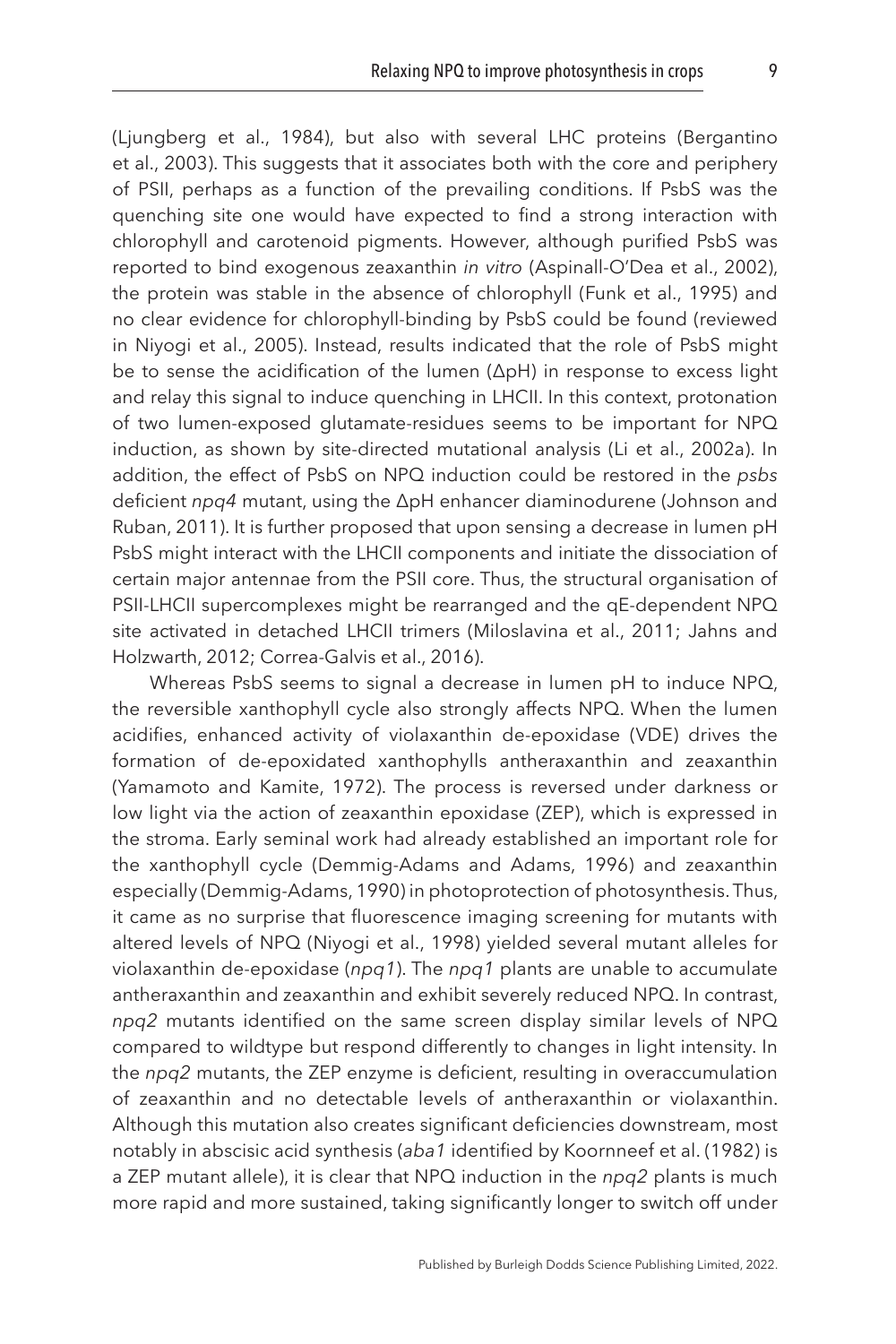dark-adapted conditions. Although the role of zeaxanthin in thermal energy dissipation was initially met with scepticism (see the personal account of [Demmig-Adams, 2003\)](#page-16-9), it is now undisputed. But how and where zeaxanthin exerts its influence on NPQ and how it interacts with PsbS is still subject to debate. The lowest excited singlet states  $(S<sub>1</sub>)$  of antheraxanthin and zeaxanthin lie just below that of singlet chlorophyll, permitting downhill excitation transfer from chlorophyll to these xanthophylls, but not to violaxanthin which has a slightly higher S<sub>1</sub> state, lying above that of chlorophyll ([Frank et al., 1994](#page-16-10)). Additionally, NPQ may result from charge transfer from chlorophyll to zeaxanthin, via the transient formation of a radical zeaxanthin cation ([Holt et al., 2005](#page-16-11)). In both cases, the reversible xanthophyll cycle would control the conversion between accessory light-harvesting violaxanthin pigments to energy-dissipating antheraxanthin and zeaxanthin pigments. Alternatively, the effect of zeaxanthin on NPQ may work via allosteric regulation, whereby binding of zeaxanthin to LHCs leads to a change in the pH sensitivity of NPQ induction towards higher pH values, effectively priming NPQ for repeat exposure [\(Nocter et al., 1991](#page-18-5)). In this case, the induction of NPQ is not a result of zeaxanthin as a quencher, but rather of the protonation and aggregation of LHCs, both of which are promoted by the presence of zeaxanthin [\(Horton et al., 1991](#page-16-12); [Ruban et al.,](#page-18-6)  [2012\)](#page-18-6). Although these mechanisms are not necessarily specific about which LHC is involved, nor mutually exclusive, they all rely on zeaxanthin to interact and associate with LHCs. All LHCs (majors and minors) have a conserved structure with three transmembrane helices and a maximum of 14 chlorophylls per monomer. In addition, up to four carotenoid binding sites, L1, L2, N1 and V1, coordinate xanthophylls in each LHC ([Jahns and Holzwarth, 2012\)](#page-16-5). The N1 and V1 sites may not be present in all LHCs although their peripheral locations make this harder to assess, since any bound xanthophylls are easily removed during purification. From these four binding sites, experimental data seem to be most consistent with a putative role in NPQ for the xanthophylls bound to the V1 site in the LHCII trimers [\(Ruban et al., 1997](#page-18-7), [1999](#page-18-8)) and the L2 site of the monomeric minor antennae [\(Dall'Osto et al., 2005](#page-16-13); [Ahn et al., 2008\)](#page-15-8), although it is also possible that zeaxanthin interacts with chlorophyll at other peripheral positions between the protein-protein interface of adjacent LHCs [\(Xu et al.,](#page-18-9)  [2015\)](#page-18-9).

Whereas PsbS and zeaxanthin are both required for the full induction of NPQ, PsbS seems to be specifically associated with energy-dependent quenching or qE ([Wraight and Crofts, 1970](#page-18-10)), named to indicate a form of NPQ which directly depends on low lumen pH and thus readily switches off in 10-30 seconds in darkness. The accumulation of PsbS protein strongly determines the amplitude of qE [\(Li et al., 2002b\)](#page-17-13) with saturation reached approximately 5 PsbS per D1 protein. In contrast to PsbS, zeaxanthin seems to affect multiple forms of NPQ. A threshold level of zeaxanthin seems to be required for the complete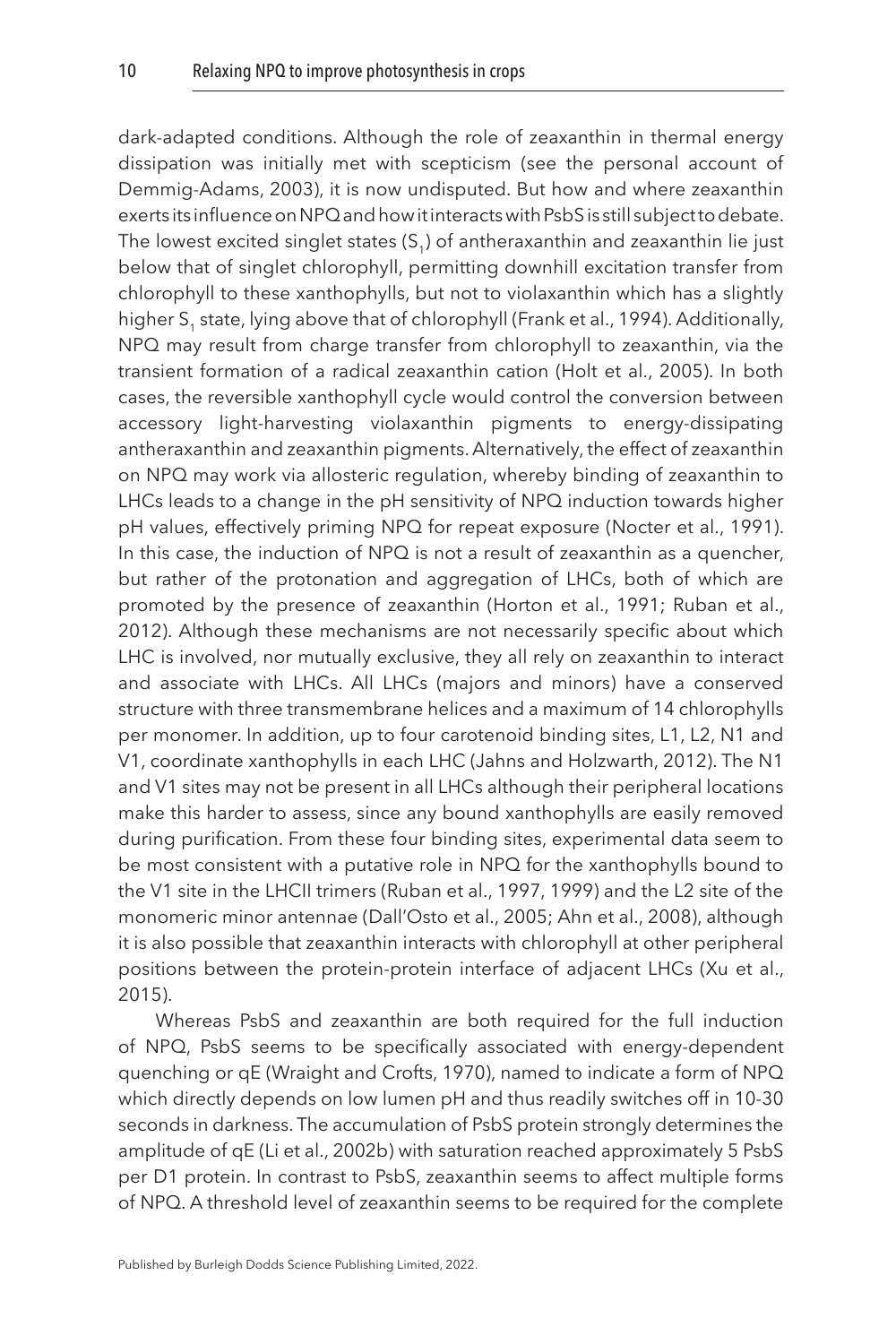formation of qE [\(Niyogi et al., 1998](#page-18-4)) and when zeaxanthin levels are elevated, qE induces more rapidly and relaxes more slowly. In addition, zeaxanthin is also associated with a form of NPQ called qZ ([Nilkens et al., 2010](#page-18-11)) which does not directly depend on the lumen pH, but instead depends on the turnover kinetics of the reversible xanthophyll cycle. Thus, through its involvement in qE and qZ, zeaxanthin provides a memory effect to NPQ, to maintain higher levels after repeated or prolonged exposure to high light.

#### <span id="page-11-0"></span>**[6 Manipulating non-photochemical quenching to](#page-1-6)  [improve photosynthetic efficiency](#page-1-6)**

The previous paragraphs have introduced NPQ as an important photoprotective mechanism to harmlessly dissipate excess energy. Exposure to light in the absence of adequate photoprotection leads to a decrease in the light use efficiency of photosynthesis, which is clearly observable in the shape of light response curves of electron transport rate or CO<sub>2</sub> fixation. These light response curves can be simplified as non-rectangular hyperbolae (NRH; [Fig. 4](#page-12-0)).

Under low light, photosynthesis is determined by the initial slope, which represents the maximal efficiency with which light energy can be used to drive electron transfer (φPSII<sub>max</sub>) or CO<sub>2</sub> fixation (φCO<sub>2 max</sub>). In contrast, at high light, electron transport and CO<sub>2</sub> fixation rates are no longer limited by available light energy and plateau at their maximum capacities *Jmax* and *Asat*. The inflection from the initial slope towards the asymptote values is determined by a curvature factor θ, which ranges between zero and one for very gradual or sharp transitions, respectively. When photosynthesis is inhibited due to high light exposure, this can be seen in a decrease in the initial slope of the light response, as well as a decrease in  $\theta$  and eventually in A<sub>sat</sub> when the inhibition is particularly severe. Decreases in any of the NRH parameters thus signify that electron transport and CO<sub>2</sub> fixation rates fall short of the uninhibited rates in part or across the full light response.

Photoinhibition can either result from reversible downregulation of light-harvesting via NPQ processes as described in previous paragraphs or via photoinactivation, often involving photodamage of the reaction centre protein D1 [\(Aro et al., 1993](#page-15-9); [Keren and Krieger-Liszkay, 2011\)](#page-17-14) which requires a dedicated repair cycle to recover uninhibited efficiency, taking hours or even longer. In contrast, photoinhibition due to NPQ is usually reversible in timescales ranging from seconds to minutes (qE) or minutes to hours (qZ) although some sustained forms of NPQ such as qH ([Malnoë, 2018](#page-17-15)) can also take much longer. Using a modelling approach to simulate the decrease in maximal PSII quantum yield as a function of light history, [Long et al. \(1994\)](#page-17-16) predicted the impact of transient photoinhibition due to reversible photoprotection on a clear-sky day in southern England. Based on their calculations, canopy CO<sub>2</sub>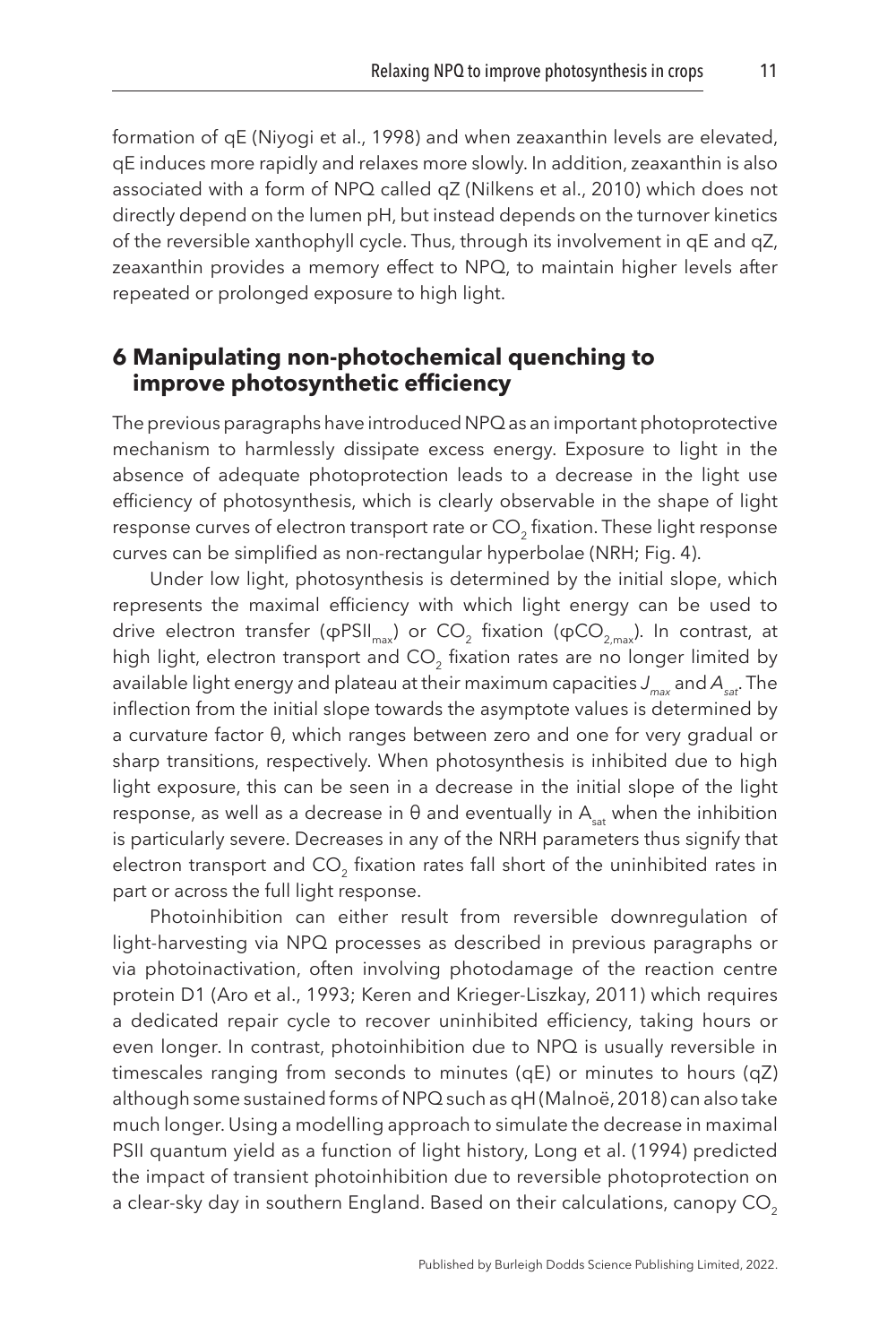<span id="page-12-0"></span>

Figure 4 Non-rectangular hyperbolae to describe the light response of photosynthesis. Photosynthesis in non-stressed leaves (a) can be depicted by hyperbolic response to light intensity, which can be characterised by a non-rectangular hyperbole with parameters a (initial slope), b (curvature factor) and c (asymptote). (b) Photoprotective downregulation of light-harvesting efficiency or photoinhibition due to reaction centre damage both can lead to a decrease in the initial slope (dotted line), as well as the curvature factor and asymptote parameters (intermitted line) in more severe cases.

fixation of a hypothetical canopy with a leaf area index of 3  $m<sup>2</sup>$  leaf/m<sup>2</sup> soil could be decreased by approximately 9%, with more pronounced losses at a higher leaf area index. Using a 3D model parameterised for Mediterranean oak, [Werner et al. \(2001\)](#page-18-12) calculated a hypothetical loss of 6.1% carbon gain as a lower bound of photoinhibitory losses. In both cases, the light environment and concomitant loss of efficiency were predicted at hourly resolution. Realising that the averaging of light intensity profiles over hourly timesteps would remove the sharp transitions in light occurring within a plant canopy, [Zhu et al. \(2004\)](#page-18-13) performed simulations with a ray-tracer algorithm at one second time resolution for a clear-sky spring day at 44°N at a range of temperatures. Reversible photoprotection was predicted to cause greater carbon loss in chilling-susceptible species (maize) compared to chillingtolerant species (willow), ranging between 17–32% and 13–24%, respectively. The increase in predicted losses associated with the higher time resolution of the simulated light environment emphasised the importance of being able to recover more rapidly from the photoinhibited state.

Experiments in which PsbS was overexpressed to enhance qE were done for a range of plant species, such as the model plant *A. thaliana* ([Li et al.,](#page-17-13)  [2002b](#page-17-13)), as well as the crop species rice [\(Hubbart et al., 2012\)](#page-16-14) and tobacco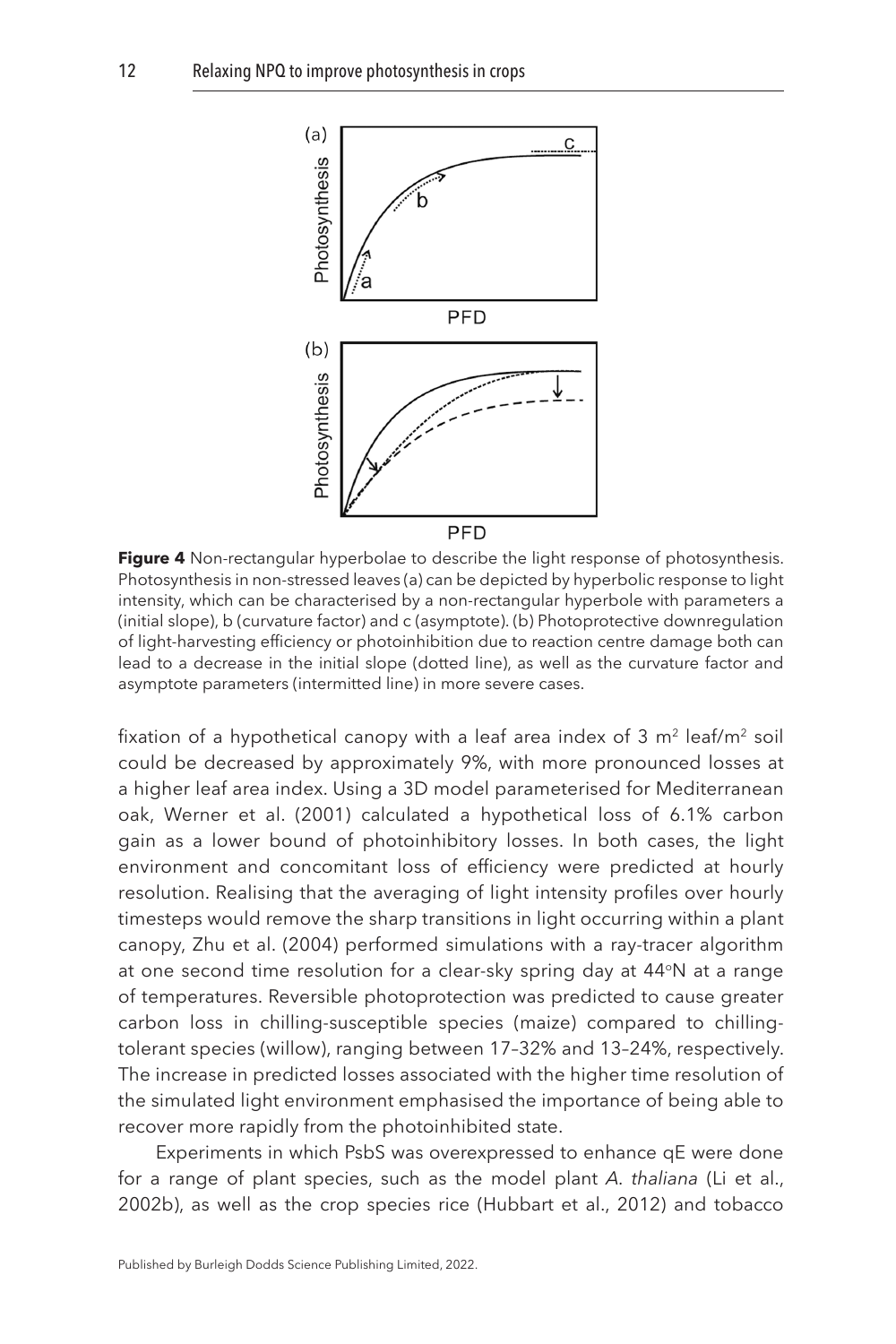<span id="page-13-0"></span>([Głowacka et al., 2018](#page-16-15)). The effect on NPQ induction and recovery is shown in Fig. 5a. An increase in PsbS levels results in the enhancement of the level of qE, which potentially decreases the extent of photoinhibitory damage. If so, this could enhance the recovery rate of photosynthetic efficiency after high light exposure since recovery from qE is much more rapid than from photodamage. The effects on crop productivity were surprisingly different between rice and tobacco. PsbS overexpressing rice plants showed higher biomass accumulation and yield under greenhouse conditions [\(Hubbart](#page-16-16) [et al., 2018\)](#page-16-16), whereas field-grown tobacco plants overexpressing PsbS were instead slightly smaller in size and weight than the control plants ([Głowacka](#page-16-15) [et al., 2018\)](#page-16-15). These differences may be explained by the differences in plant architecture between these two species, leading to vastly different light environments. In addition, the PsbS overexpressing tobacco plants were found to have a dampened stomatal opening response to light, which enhanced photosynthetic water use efficiency but may have impacted their growth

characteristics.



**Figure 5** NPQ induction and recovery as a result of different genetic manipulations. Using the experimental protocol shown in [Fig. 3](#page-8-1), NPQ induction and relaxation can be quantified for genotypes with contrasting characteristics. The plots show example responses to illustrate the main effects associated with specific transgenic manipulations. (a) Overexpression of photosystem II subunit S (PsbS) increases the amplitude of qE and thereby total NPQ. Relaxation kinetics is similar to the control. (b) Combined overexpression of violaxanthin de-epoxidase (VDE), PsbS and zeaxanthin epoxidase (ZEP) increases induction and relaxation kinetics of NPQ, while maintaining the same amplitude of the NPQ response.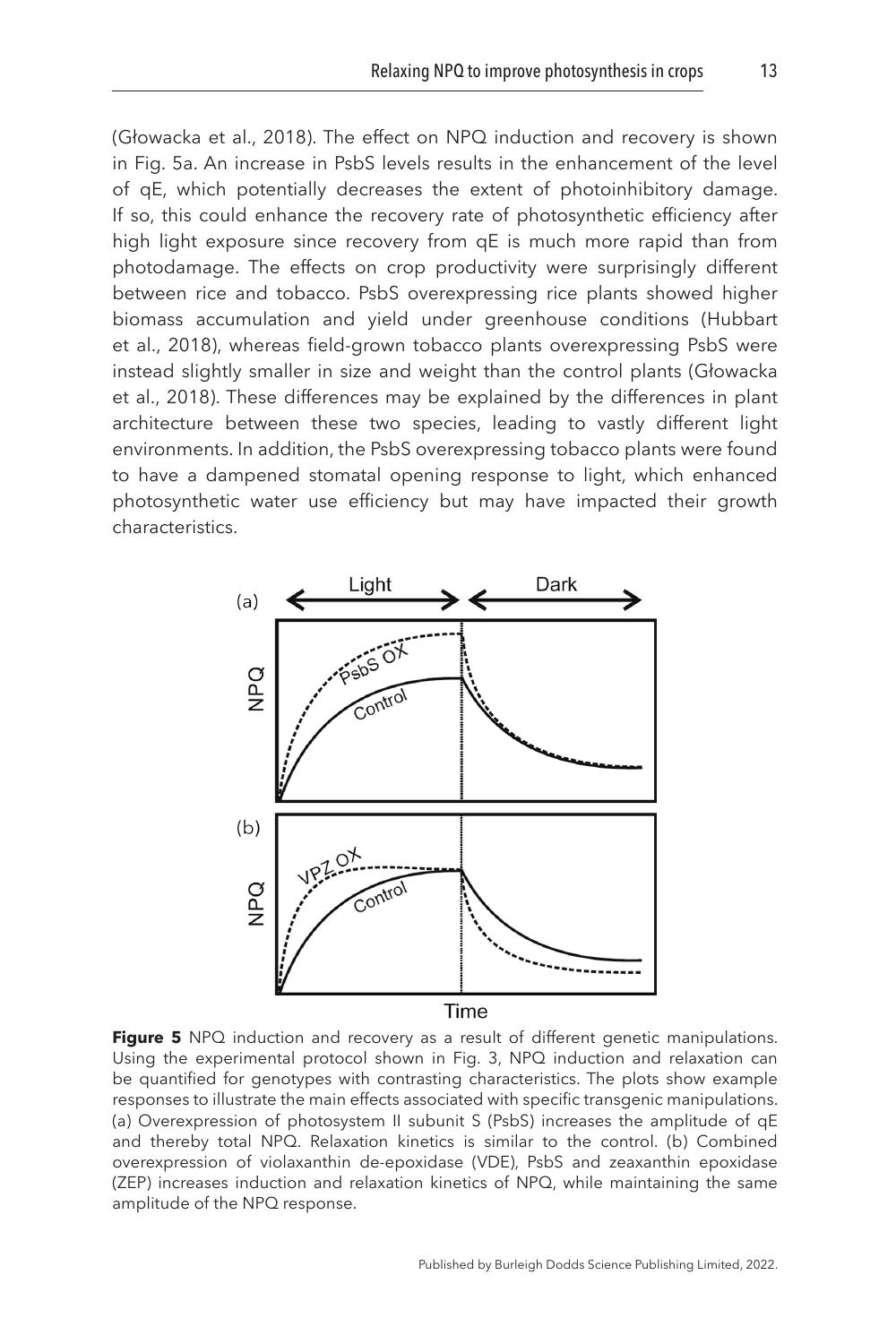Since the overexpression of PsbS raises the amplitude of NPQ, this is unlikely to decrease the losses due to slowly reversible photoprotection, such as qZ, substantially. Experiments with plants overexpressing β-carotene hydroxylase 1 ([Johnson et al., 2008\)](#page-17-17), which have an enlarged xanthophyll cycle pool size, demonstrated that the cycle turnover rate is controlled by the VDE and ZEP enzyme abundance relative to the size of the pigment pool. Thus, in an attempt to speed up NPQ responses without affecting the amplitude of the response, [Kromdijk et al. \(2016\)](#page-17-18) overexpressed the xanthophyll-converting enzymes VDE and ZEP in conjunction with PsbS in transgenic tobacco plants. This strategy aimed to speed up the xanthophyll cycle to decrease qZ amplitude and speed up qZ recovery, as well as complement the decrease in total NPQ levels specifically with qE, by overexpressing PsbS. The resulting VPZ overexpressing plants showed NPQ responses with similar amplitude to the control plants at high light, but a faster recovery rate leading to lower NPQ than the control plants at low light ([Fig. 5b\)](#page-13-0). Interestingly, these differences could only be observed under fluctuating light conditions, whereas under constant light, NPQ levels were indistinguishable from the control plants. In line with the model predictions by [Zhu et al. \(2004\),](#page-18-13) this acceleration of NPQ responses improved photosynthetic efficiency, as well as biomass productivity under greenhouse and field conditions by 15%. However, when the same approach was used in *Arabidopsis*, productivity was negatively affected ([Garcia-Molina](#page-16-17)  [and Leister, 2020\)](#page-16-17). Thus, similar to the effects of overexpression of PsbS, the effects of VPZ overexpression on photosynthetic efficiency and productivity seem to be specific to species and growth conditions. In fact, the large impact of NPQ relaxation kinetics on photosynthetic efficiency is likely to be enhanced by an ongoing change in cultivation conditions. Namely, the trend in increasing plant density across many staple crops (e.g. [Assefa et al., 2018](#page-15-10)) has led to an increasing proportion of leaves routinely subjected to sharp fluctuations in light intensity and may also make yield more dependent on photosynthetic efficiency ([Sales et al., 2021](#page-18-14)). Adjusting the photosynthetic and photoprotective responses to these changing production conditions may offer opportunities to enhance photosynthetic efficiency and crop productivity.

# <span id="page-14-0"></span>**[7 Conclusion](#page-1-7)**

Plants routinely absorb light energy strongly in excess of potential utilisation via photochemistry and have therefore developed elegant feedback mechanisms to harmlessly dissipate this energy. Modification of these NPQ mechanisms in the chloroplast thylakoid membrane system can have a profound effect on plant performance under fluctuating field conditions and could offer a trajectory towards enhanced photosynthetic efficiency and crop productivity.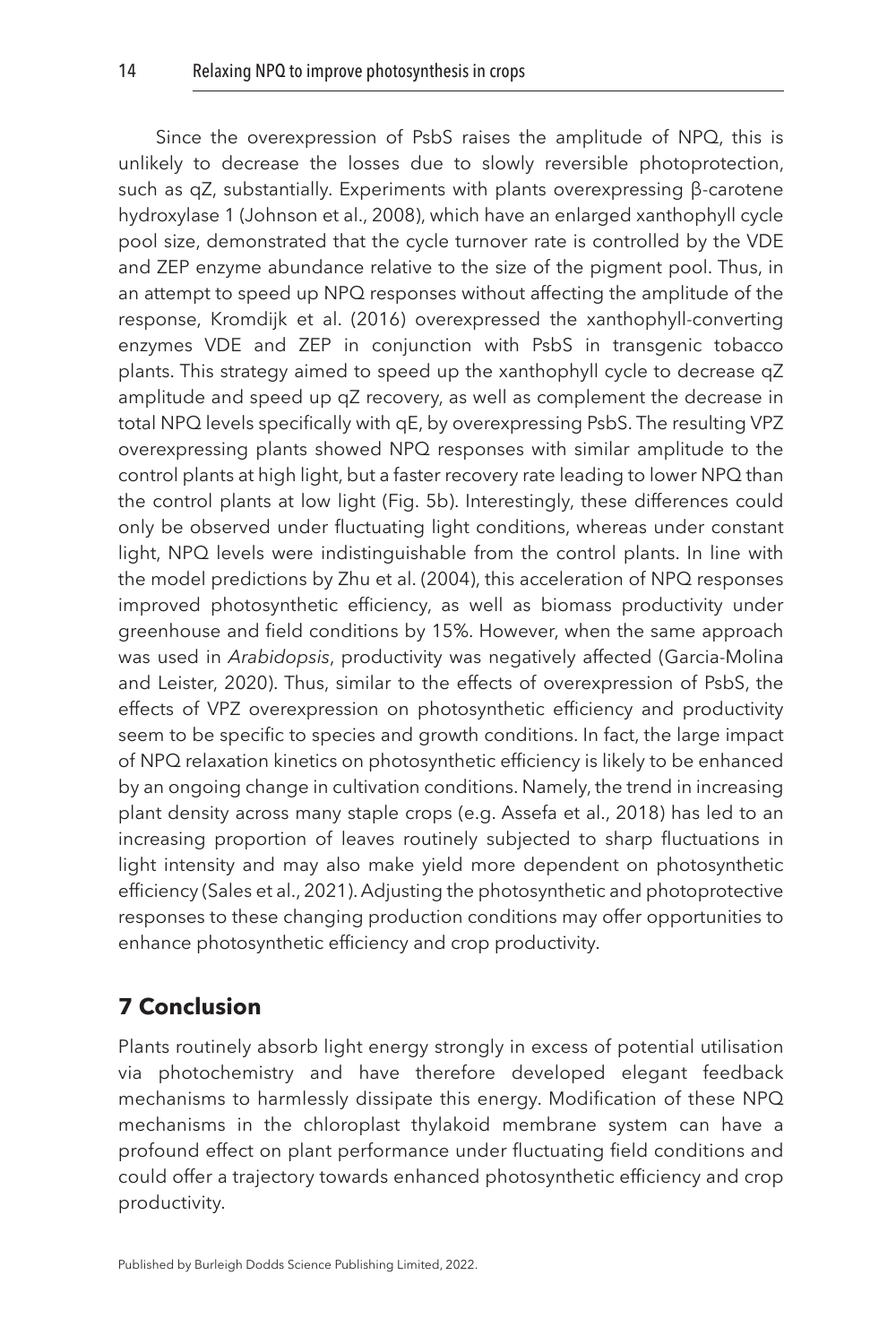### <span id="page-15-0"></span>**[8 Where to look for further information](#page-1-8)**

The following articles provide a good overview of the subject:

- Murchie, E. H. and Niyogi, K. K. (2011). 'Manipulation of photoprotection to improve plant photosynthesis', *Plant Physiol*., 155(1), 86–92.
- Kromdijk, J., Głowacka, K., Leonelli, L., Gabilly, S. T., Iwai, M., Niyogi, K. K. and Long, S. P. (2016). 'Improving photosynthesis and crop productivity by accelerating recovery from photoprotection', *Science*, 354(6314), 857–861.
- Murchie, E. H. and Ruban, A. V. (2019). 'Dynamic non-photochemical quenching in plants: from molecular mechanism to productivity', *Plant J.*, 101(4), 885–896.

# <span id="page-15-1"></span>**[9 Acknowledgements](#page-1-9)**

This work was supported by the Realizing Increased Photosynthetic Efficiency (RIPE) project at the University of Illinois via a subaward to J.K. RIPE and is possible through support from the Bill & Melinda Gates Foundation, Foreign, Commonwealth & Development Office, and the Foundation for Food and Agriculture Research Grant No. OPP1172157.

## <span id="page-15-2"></span>**[10 References](#page-1-10)**

- <span id="page-15-8"></span>Ahn, T. K., Avenson, T. J., Ballottari, M., Cheng, Y. C., Niyogi, K. K., Bassi, R. and Fleming, G. R. (2008). Architecture of a charge-transfer state regulating light harvesting in a plant antenna protein, *Science* 320(5877), 794–797.
- <span id="page-15-3"></span>Allen, J. F. (2003). Botany: state transitions—a question of balance, *Science* 299(5612), 1530–1532.
- <span id="page-15-9"></span>Aro, E. M., Virgin, I. and Andersson, B. (1993). Photoinhibition of photosystem II. Inactivation, protein damage and turnover, *Biochim. Biophys. Acta* 1143(2), 113–134.
- <span id="page-15-7"></span>Aspinall-O'Dea, M., Wentworth, M., Pascal, A., Robert, B., Ruban, A. V. and Horton, P. (2002). In vitro reconstitution of the activated zeaxanthin state associated with energy dissipation in plants, *Proc. Natl. Acad. Sci. U. S. A.* 99(25), 16331–16335.
- <span id="page-15-10"></span>Assefa, Y., Carter, P., Hinds, M., Bhalla, G., Schon, R., Jeschke, M., Paszkiewicz, S., Smith, S. and Ciampitti, I. A. (2018). Analysis of long term study indicates both agronomic optimal plant density and increase maize yield per plant contributed to yield gain, *Sci. Rep.* 8(1), 4937.
- <span id="page-15-5"></span>Baker, N. R. (2008). Chlorophyll fluorescence: a probe of photosynthesis in vivo, *Annu. Rev. Plant Biol.* 59, 89–113.
- <span id="page-15-4"></span>Baniulis, D., Hasan, S. S., Stofleth, J. T. and Cramer, W. A. (2013). Mechanism of enhanced superoxide production in the cytochrome b(6)f complex of oxygenic photosynthesis, *Biochemistry* 52(50), 8975–8983.
- <span id="page-15-6"></span>Bergantino, E., Segalla, A., Brunetta, A., Teardo, E., Rigoni, F., Giacometti, G. M. and Szabò, I. (2003). Light- and pH-dependent structural changes in the PsbS subunit of photosystem II, *Proc. Natl. Acad. Sci. U. S. A.* 100(25), 15265–15270.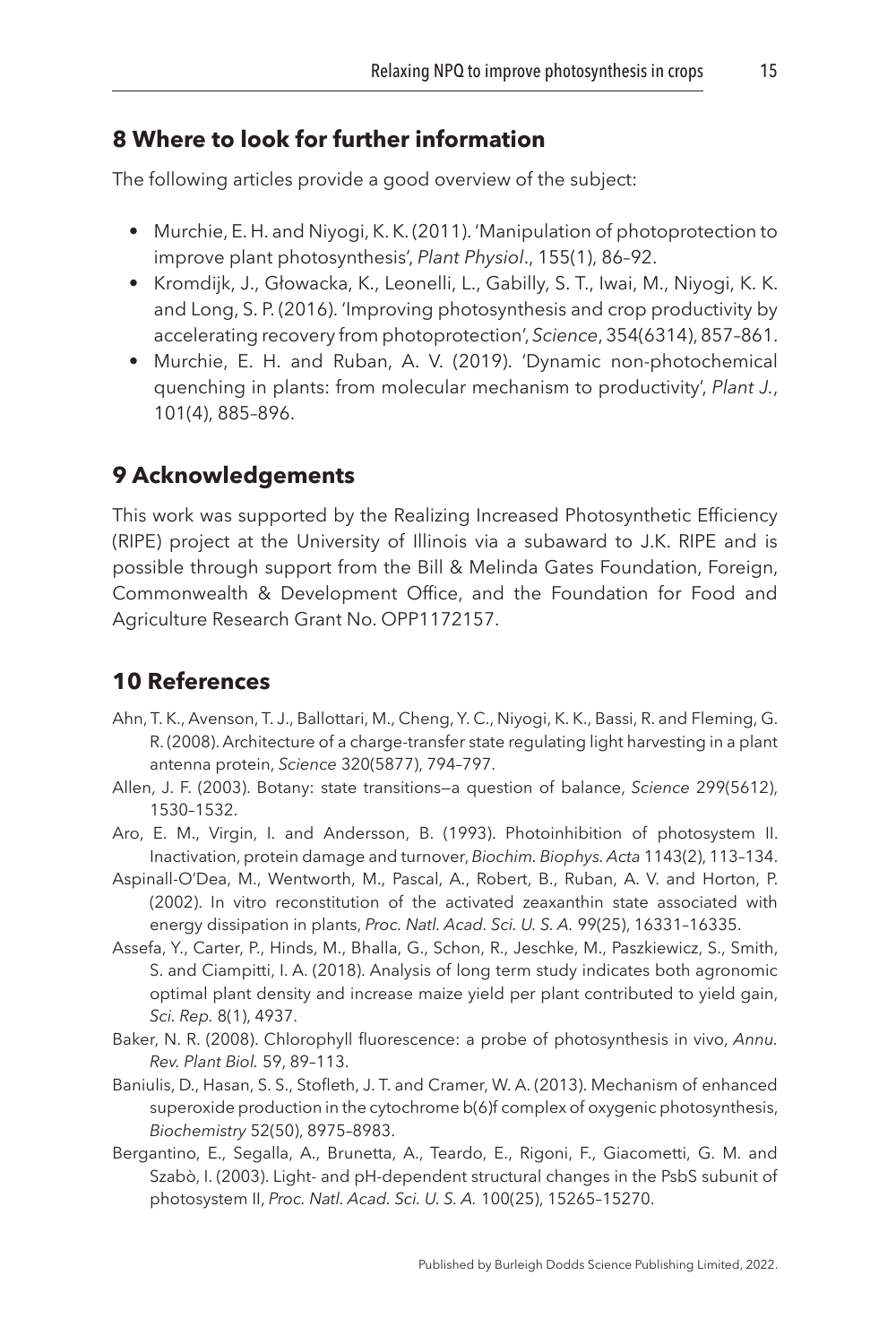- <span id="page-16-3"></span>Berthold, D. A., Babcock, G. T. and Yocum, C. F. (1981). A highly resolved, oxygen-evolving photosystem II preparation from spinach thylakoid membranes: EPR and electrontransport properties, *FEBS Lett.* 134(2), 231–234.
- <span id="page-16-6"></span>Correa-Galvis, V., Poschmann, G., Melzer, M., Stühler, K. and Jahns, P. (2016). PsbS interactions involved in the activation of energy dissipation in *Arabidopsis*, *Nat. Plants* 2, 15225.
- <span id="page-16-13"></span>Dall'Osto, L., Caffarri, S. and Bassi, R. (2005). A mechanism of nonphotochemical energy dissipation, independent from PsbS, revealed by a conformational change in the antenna protein CP26, *Plant Cell* 17(4), 1217–1232.
- <span id="page-16-8"></span>Demmig-Adams, B. (1990). Carotenoids and photoprotection in plants: a role for the xanthophyll zeaxanthin, *Biochim. Biophys. Acta Bioenerg.* 1020(1), 1–24.
- <span id="page-16-9"></span>Demmig-Adams, B. (2003). Linking the xanthophyll cycle with thermal energy dissipation, *Photosynth. Res.* 76(1–3), 73–80.
- <span id="page-16-7"></span>Demmig-Adams, B. and Adams III, W. W. (1996). The role of xanthophyll cycle carotenoids in the protection of photosynthesis, *Trends Plant Sci.* 1(1), 21–26.
- <span id="page-16-0"></span>Ehleringer, J. (1984). Ecology and ecophysiology of leaf pubescence in North American desert plants. In: Rodriguez, E., Healey, P. and Mehta, I. (Eds), *Biology and Chemistry of Plant Trichomes*, Plenum Press, New York, pp. 113–132.
- <span id="page-16-10"></span>Frank, H. A., Cua, A., Chynwat, V., Young, A., Gosztola, D. and Wasielewski, M. R. (1994). Photophysics of the carotenoids associated with the xanthophyll cycle in photosynthesis, *Photosynth. Res.* 41(3), 389–395.
- <span id="page-16-4"></span>Funk, C., Adamska, I., Green, B. R., Andersson, B. and Renger, G. (1995). The nuclearencoded chlorophyll-binding photosystem II-S protein is stable in the absence of pigments, *J. Biol. Chem.* 270(50), 30141–30147.
- <span id="page-16-17"></span>Garcia-Molina, A. and Leister, D. (2020). Accelerated relaxation of photoprotection impairs biomass accumulation in *Arabidopsis*, *Nat. Plants* 6(1), 9–12.
- <span id="page-16-15"></span>Głowacka, K., Kromdijk, J., Kucera, K., Xie, J., Cavanagh, A. P., Leonelli, L., Leakey, A. D. B., Ort, D. R., Niyogi, K. K. and Long, S. P. (2018). Photosystem II Subunit S overexpression increases the efficiency of water use in a field-grown crop, *Nat. Commun.* 9(1), 868.
- <span id="page-16-1"></span>Govindjee, Shevela, D. and Björn, L. O. (2017). Evolution of the Z-scheme of photosynthesis: a perspective, *Photosynth. Res.* 133(1–3), 5–15.
- <span id="page-16-2"></span>Hahn, A., Vonck, J., Mills, D. J., Meier, T. and Kühlbrandt, W. (2018). Structure, mechanism, and regulation of the chloroplast ATP synthase, *Science* 360(6389), 620.
- <span id="page-16-11"></span>Holt, N. E., Zigmantas, D., Valkunas, L., Li, X. P., Niyogi, K. K. and Fleming, G. R. (2005). Carotenoid cation formation and the regulation of photosynthetic light harvesting, *Science* 307(5708), 433–436.
- <span id="page-16-12"></span>Horton, P., Ruban, A. V., Rees, D., Pascal, A. A., Noctor, G. and Young, A. J. (1991). Control of the light-harvesting function of chloroplast membranes by aggregation of the LHCII chlorophyll-protein complex, *FEBS Lett.* 292(1–2), 1–4.
- <span id="page-16-14"></span>Hubbart, S., Ajigboye, O. O., Horton, P. and Murchie, E. H. (2012). The photoprotective protein PsbS exerts control over CO<sub>2</sub> assimilation rate in fluctuating light in rice, Plant *J.* 71(3), 402–412.
- <span id="page-16-16"></span>Hubbart, S., Smillie, I. R. A., Heatley, M., Swarup, R., Foo, C. C., Zhao, L. and Murchie, E. H. (2018). Enhanced thylakoid photoprotection can increase yield and canopy radiation use efficiency in rice, *Commun. Biol.* 1, 22.
- <span id="page-16-5"></span>Jahns, P. and Holzwarth, A. R. (2012). The role of the xanthophyll cycle and of lutein in photoprotection of photosystem II, *Biochim. Biophys. Acta* 1817(1), 182–193.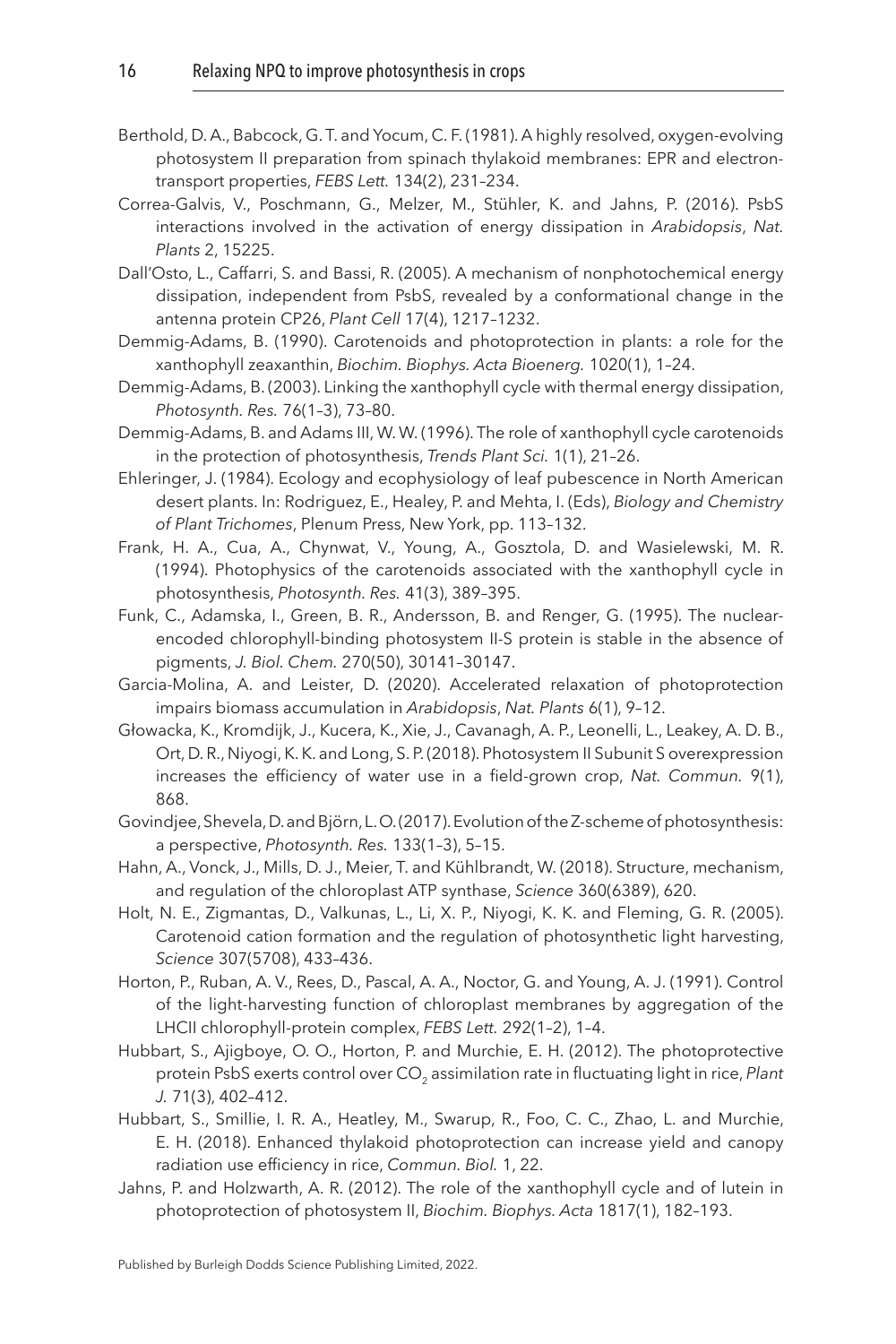- <span id="page-17-1"></span>Jansson, S. (1994). The light-harvesting chlorophyll ab-binding proteins, *Biochim. Biophys. Acta Bioenerg.* 1184(1), 1–19.
- <span id="page-17-2"></span>Jansson, S. (1999). A guide to the Lhc genes and their relatives in *Arabidopsis*, *Trends Plant Sci.* 4(6), 236–240.
- <span id="page-17-17"></span>Johnson, M. P., Davison, P. A., Ruban, A. V. and Horton, P. (2008). The xanthophyll cycle pool size controls the kinetics of non-photochemical quenching in *Arabidopsis thaliana*, *FEBS Lett.* 582(2), 262–266.
- <span id="page-17-10"></span>Johnson, M. P. and Ruban, A. V. (2011). Restoration of rapidly reversible photoprotective energy dissipation in the absence of PsbS protein by enhanced delta pH, *J. Biol. Chem.* 286(22), 19973–19981.
- <span id="page-17-14"></span>Keren, N. and Krieger-Liszkay, A. (2011). Photoinhibition: molecular mechanisms and physiological significance, *Physiol. Plant.* 142(1), 1–5.
- <span id="page-17-3"></span>Khorobrykh, S., Havurinne, V., Mattila, H. and Tyystjärvi, E. (2020). Oxygen and ROS in photosynthesis, *Plants (Basel)* 9(1), 91.
- <span id="page-17-7"></span>Kim, E., Watanabe, A., Duffy, C. D. P., Ruban, A. V. and Minagawa, J. (2020). Multimeric and monomeric photosystem II supercomplexes represent structural adaptations to lowand high-light conditions, *J. Biol. Chem.* 295(43), 14537–14545.
- <span id="page-17-0"></span>Koller, D. (1990). Light-driven leaf movements, *Plant Cell Environ.* 13(7), 615–632.
- <span id="page-17-12"></span>Koornneef, M., Jorna, M. L., Brinkhorst-van der Swan, D. L. and Karssen, C. M. (1982). The isolation of abscisic acid (ABA) deficient mutants by selection of induced revertants in non-germinating gibberellin sensitive lines of *Arabidopsis thaliana* (L.) heynh, *Theor. Appl. Genet.* 61(4), 385–393.
- <span id="page-17-5"></span>Kramer, D. M., Sacksteder, C. A. and Cruz, J. A. (1999). How acidic is the lumen?, *Photosynth. Res.* 60(2/3), 151–163.
- <span id="page-17-18"></span>Kromdijk, J., Głowacka, K., Leonelli, L., Gabilly, S. T., Iwai, M., Niyogi, K. K. and Long, S. P. (2016). Improving photosynthesis and crop productivity by accelerating recovery from photoprotection, *Science* 354(6314), 857–861.
- <span id="page-17-6"></span>Li, X. P., Björkman, O., Shih, C., Grossman, A. R., Rosenquist, M., Jansson, S. and Niyogi, K. K. (2000). A pigment-binding protein essential for regulation of photosynthetic light harvesting, *Nature* 403(6768), 391–395.
- <span id="page-17-9"></span>Li, X. P., Phippard, A., Pasari, J. and Niyogi, K. K. (2002a). Structure-function analysis of photosystem II subunit S (PsbS) in vivo, *Funct. Plant Biol.* 29(10), 1131–1139.
- <span id="page-17-13"></span>Li, X. P., Müller-Moulé, P., Gilmore, A. M. and Niyogi, K. K. (2002b). PsbS-dependent enhancement of feedback de-excitation protects photosystem II from photoinhibition, *Proc. Natl. Acad. Sci. U. S. A.* 99(23), 15222–15227.
- <span id="page-17-8"></span>Ljungberg, U., Åkerlung, H.-E., Larsson, C. and Andersson, B. (1984). Identification of polypeptides associated with the 23 and 33 kDa proteins of photosynthetic oxygen evolution, *Biochim. Biophys. Acta Bioenerg.* 767(1), 145–152.
- <span id="page-17-16"></span>Long, S. P., Humphries, S. and Falkowski, P. G. (1994). Photoinhibition of photosynthesis in nature, *Annu. Rev. Plant Physiol. Plant Mol. Biol.* 45(1), 633–662.
- <span id="page-17-15"></span>Malnoë, A. (2018). Photoinhibition or photoprotection of photosynthesis? Update on the (newly termed) sustained quenching component qH, *Environ. Exp. Bot.* 154, 123–133.
- <span id="page-17-11"></span>Miloslavina, Y., de Bianchi, S., Dall'Osto, L., Bassi, R. and Holzwarth, A. R. (2011). Quenching in *Arabidopsis thaliana* mutants lacking monomeric antenna proteins of photosystem II, *J. Biol. Chem.* 286(42), 36830–36840.
- <span id="page-17-4"></span>Müller, P., Li, X. P. and Niyogi, K. K. (2001). Non-photochemical quenching: a response to excess light energy, *Plant Physiol.* 125(4), 1558–1566.